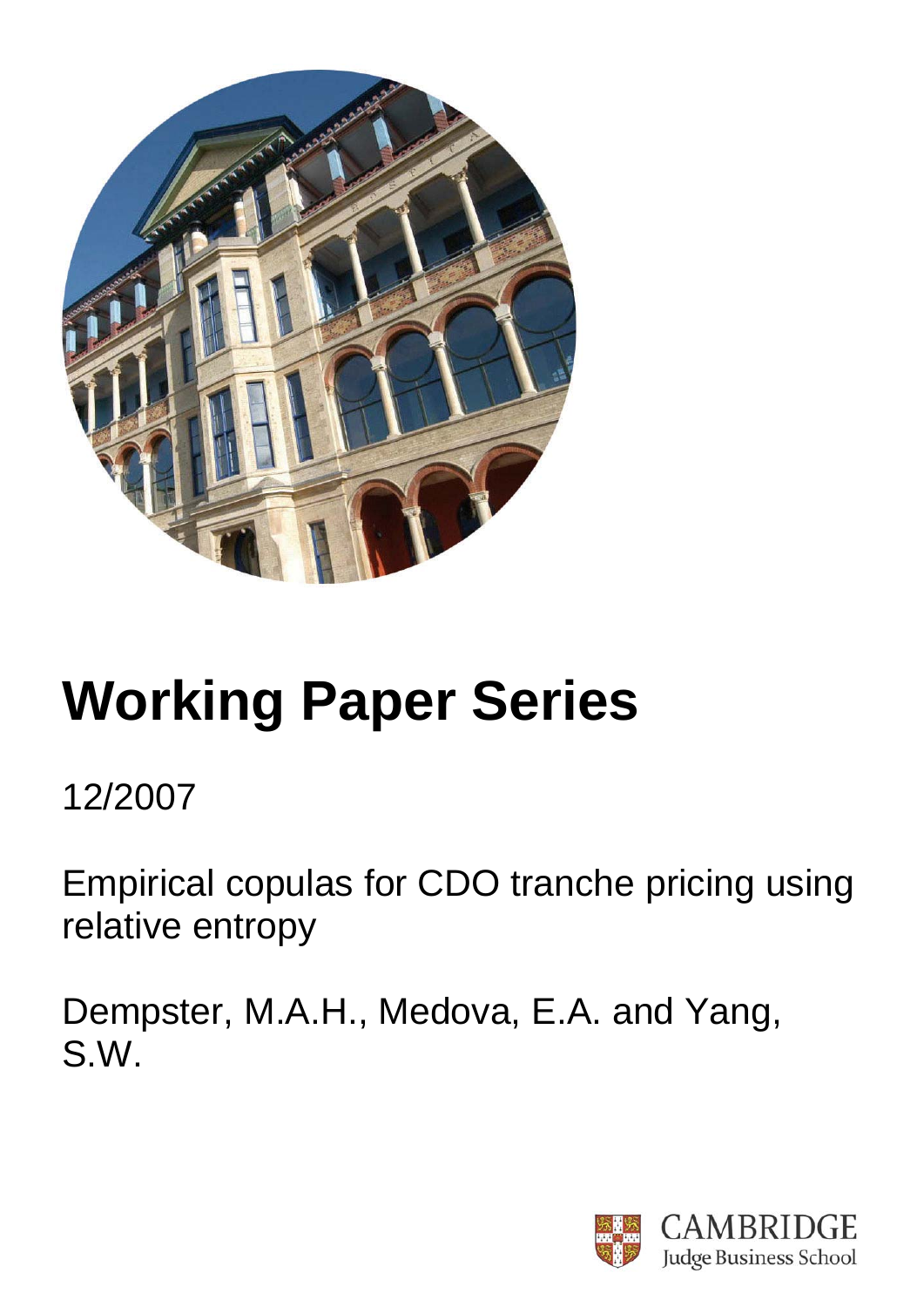These papers are produced by Judge Business School, University of Cambridge. They are circulated for discussion purposes only. Their contents should be considered preliminary and are not to be quoted without the authors' permission.

Author contact details are as follows:

Prof M A H Dempster Centre for Financial Research Judge Business School University of Cambridge mahd2@cam.ac.uk

Dr E A Medova Centre for Financial Research Judge Business School University of Cambridge eam28@cam.ac.uk

S W Yang Centre for Financial Research Judge Business School University of Cambridge swy21@cam.ac.uk

Please address enquiries about the series to:

Research Support Manager Judge Business School Trumpington Street Cambridge CB2 1AG, UK Tel: 01223 760546 Fax: 01223 339701 E-mail: research-support@jbs.cam.ac.uk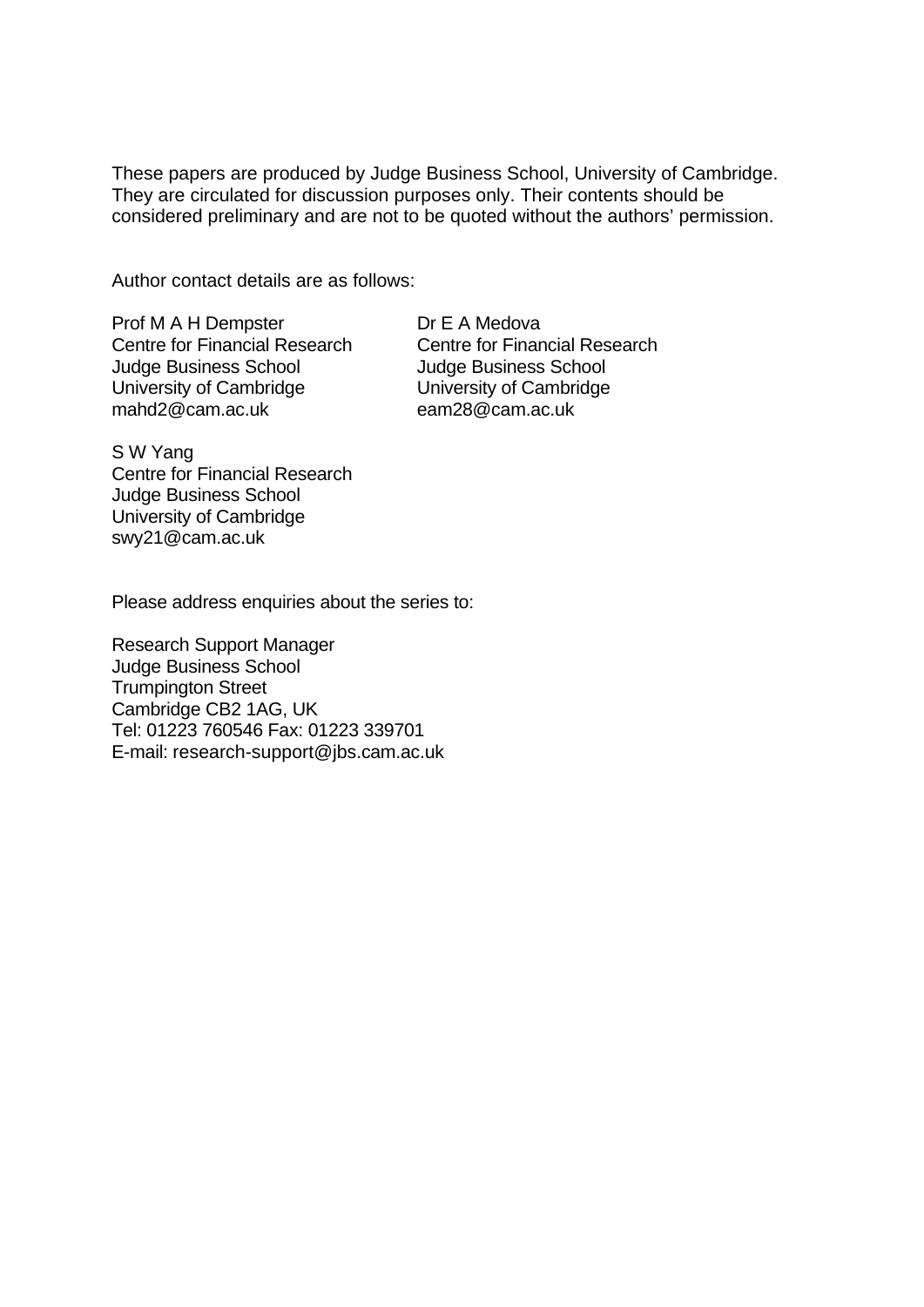# Empirical Copulas for CDO Tranche Pricing Using Relative Entropy

MAH Dempster, EA Medova, and SW Yang

25 March 2007, Final draft

#### Abstract

We discuss the general optimization problem of choosing a copula with minimum entropy relative to a specified copula and a computationally intensive procedure to solve its dual. These techniques are applied to constructing an empirical copula for CDO tranche pricing. The empirical copula is chosen to be as close as possible to the industry standard Gaussian copula while ensuring a close fit to market tranche quotes. We find that the empirical copula performs noticeably better than the base correlation approach in pricing non-standard tranches and that the market view of default dependence is influenced by maturity.

# 1 Introduction

Copula methods in pricing collateral debt obligations (CDOs) in general assume some parametric form for the copula of default times and try to obtain the values for model parameters which produce prices that most closely match those

Corresponding author; Centre for Financial Research, Judge Business School, University of Cambridge, United Kingdom & Cambridge Systems Associates, mahd2@cam.ac.uk.

Centre for Financial Research, Judge Business School, University of Cambridge, United Kingdom & Cambridge Systems Associates, eam28@cam.ac.uk.

Centre for Financial Research, Judge Business School, University of Cambridge, United Kingdom, swy21@cam.ac.uk.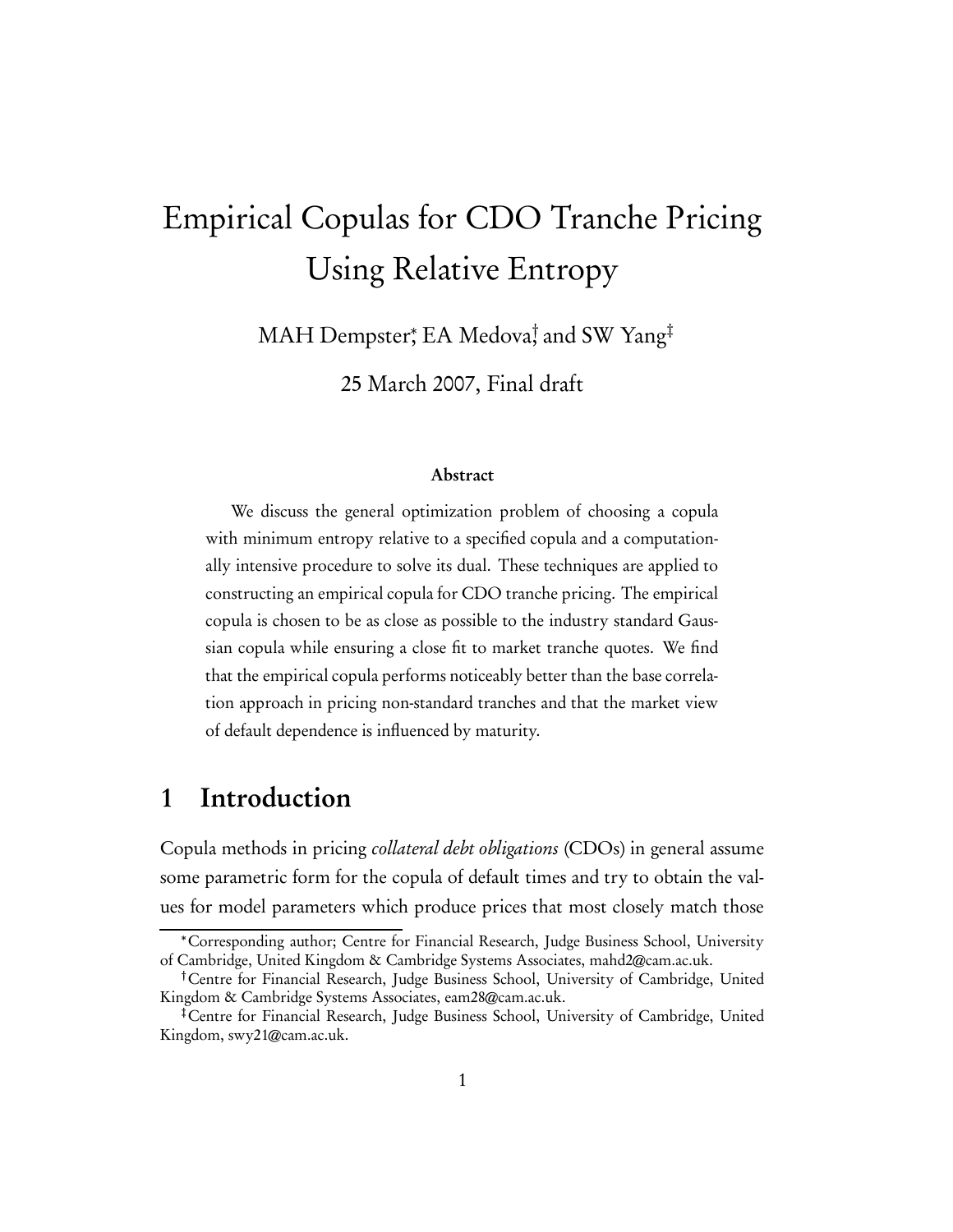of the market. An unsatisfactory aspect of these methods is that they offer little underlying rationale for copula choice. This paper shows how to choose the copula empirically by optimizing its entropy. The strength of the entropic approach is that it provides an information-theoretic rationale for the choice of the copula and also results in excellent fits to data. By minimizing the relative entropy with respect to the industry standard Gaussian distribution, we choose the copula that is closest to the standard while ensuring a close fit to market prices.

Our method is similar in spirit to Hull & White (2006), where they imply from market data an empirical copula in the standard one-factor framework using the criterion of maximal smoothness. We essentially follow the same methodology as theirs but in a more general framework and using the criterion of minimum relative entropy. Hull and White's method is limited to calibration to singlematurity data, and is not easily extentable to non-constant hazard rates. The entropic copula approach, however, can be used to calibrate to data across different maturities and naturally accommodates any stochastic hazard rate model. Both these methods promise perfect to near-perfect fits to the data.

The remainder of this introduction discusses credit risk modelling and CDO tranches. Section 2 describes the principle of minimum relative entropy and how to solve it numerically and in Section 3 we discuss the maximum entropy copula problem. This is extended to the minimum relative entropy copula problem for CDO tranche pricing in Section 4, where computational results based on market data are presented. Section 5 concludes.

#### 1.1 Correlated intensities in portfolio credit risk modelling

In single-name credit risk modelling, there are two main approaches: the structural approach and the reduced form approach. The latter has been more popular in pricing applications because it generally offers better fits. A typical example of the reduced form approach is to assume that default occurs when a doubly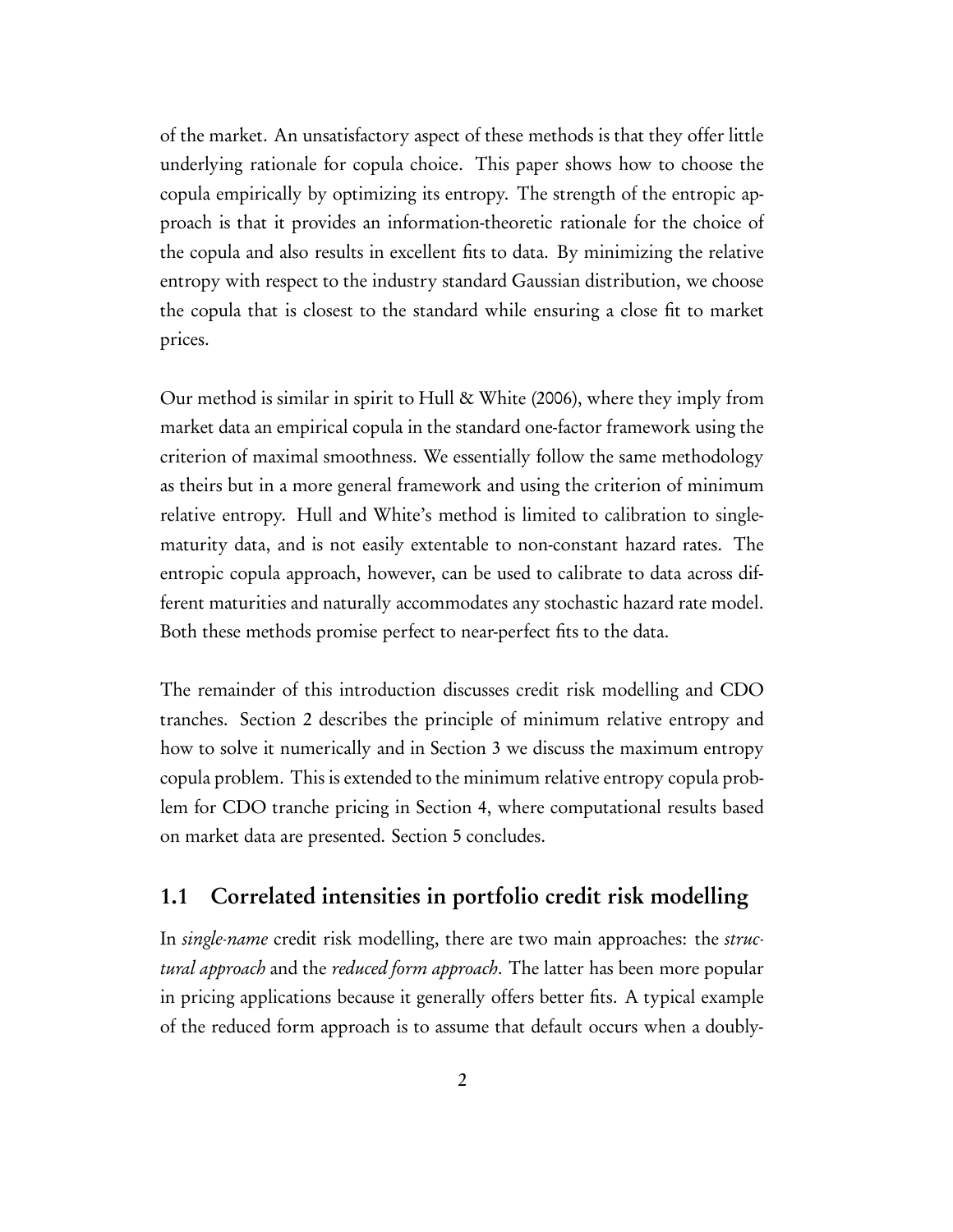stochastic Poisson process (also called a Cox process) first makes a jump.

Extending credit risk modelling to *multiple names* introduces an extra complication. The interdependence between firms in their probability of default is an important aspect that must be taken into account. Some early reduced form approaches attempted to model this dependence by allowing the stochastic intensities of the Cox processes to be correlated and the default events conditioned on the intensities to be independent. Several examples of these models can achieve relatively close fits to market data, for example Mortensen (2006) and Graziano & Rogers (2006). As Mortensen (2006) conceded, however, the resulting model parameters can be unrealistic because an unnaturally high degree of correlation between the intensities is needed to reproduce the observed market prices. Moreover, Das, Duffie, Kapadia & Saita (2007) in their empirical study concluded that the level of default dependence that can be realistically introduced by this technique is not sufficient to capture the clustering of defaults that are observed in the market. Why this is the case can be appreciated when we remember that the probabilities of default we are dealing with are very low. To achieve significant clustering of defaults, the default probabilities must be wildly fluctuating at unrealistic levels, as well as being highly correlated.

#### 1.2 Copulas

The most popular method for modelling *portfolio credit risk* has been to use copulas. Copulas are used to introduce dependence between default times in a direct way, not indirectly through default intensities. This allows us to reproduce the level of clustering of defaults that we observe in reality. However, as mentioned previously, the choice of copula is rather arbitrary, motivated by two main criteria: the quality of final fit to the data, and computational tractability. As we shall see, choosing an empirical copula using the entropic approach gives us an underlying rationale for this choice.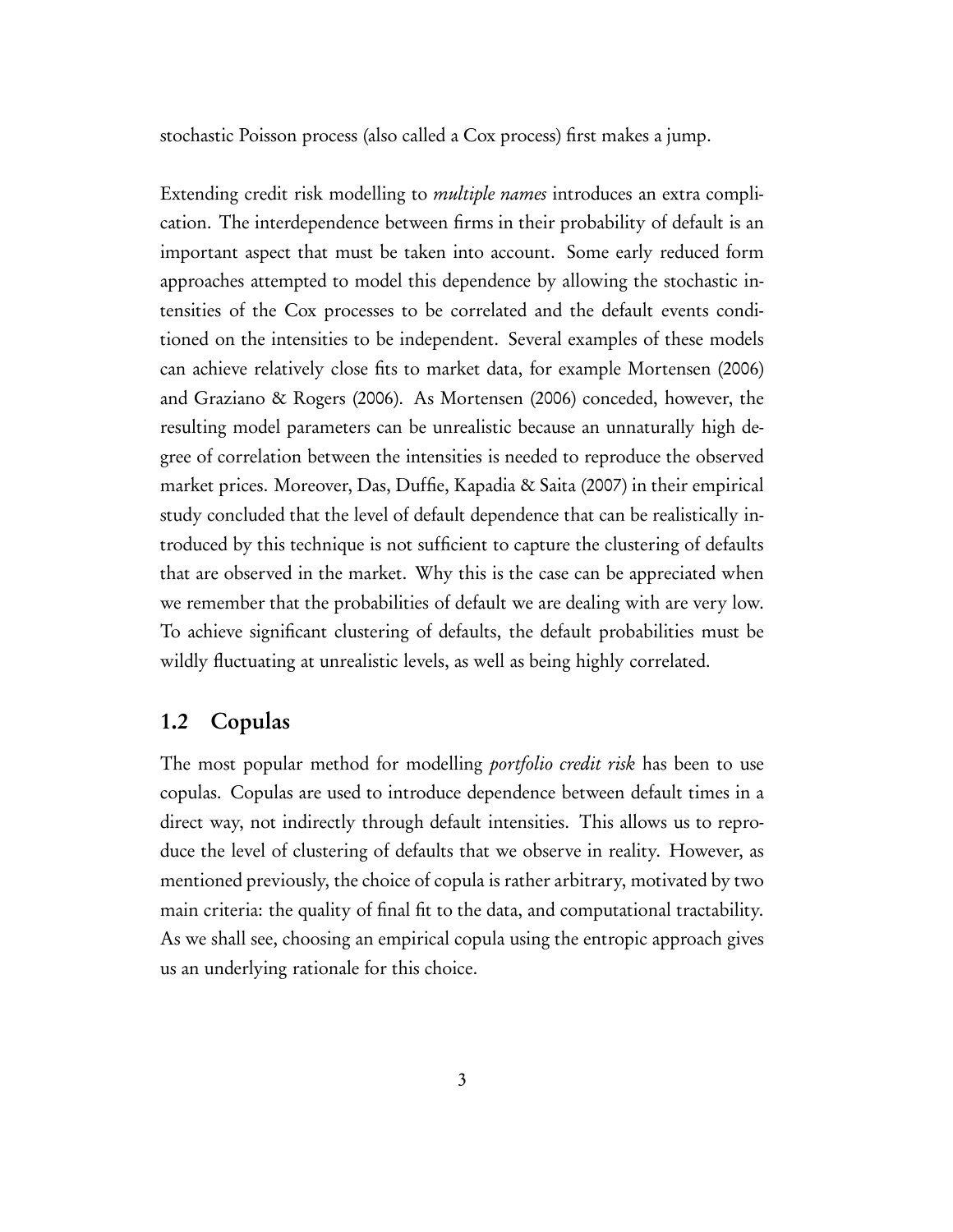#### 1.3 CDO tranche pricing

A CDO is a derivative structure which provides protection against the loss on a portfolio of defaultable assets. The seller of protection on a tranche of this portfolio receives regular premium payments. In return, he must pay the buyer of protection any losses on that tranche that are incurred through defaults. Each tranche covers only a portion of the total potential losses of the portfolio.

To illustrate, consider a CDO portfolio of *n names*, each with *unit nominal* amount and with *maturity T* . Then denoting  $\boldsymbol{\tau}_j$  as the *time of default of name*  $j$ the amount lost on the portfolio at time  $t$  is

$$
L(t,\tau) = (1 - R) \sum_{j=1}^{n} 1_{\{\tau_j < t\}},\tag{1}
$$

where R is the constant *recovery rate* and  $\boldsymbol{\tau} = (\boldsymbol{\tau}_1, \dots, \boldsymbol{\tau}_n)$  is the vector of default times.<sup>1</sup> Now consider a tranche of this CDO with attachment point  $\alpha$ and *detachment point*  $\beta$ . Then the loss on this tranche at time t will be the non-decreasing function

$$
M(t,\tau) = \begin{cases} 0 & \text{if } L(t,\tau) \leq \alpha, \\ L(t,\tau) - \alpha & \text{if } \alpha < L(t,\tau) \leq \beta, \\ \beta - \alpha & \text{if } L(t,\tau) > \beta. \end{cases}
$$

$$
= \beta - \alpha - (\beta - L(t,\tau))^{+} + (\alpha - L(t,\tau))^{+},
$$

where  $(x)^+ := \max\{x, 0\}$ . Thus in terms of a *put spread* as shown in Figure 1 below. Then the *default le*g — the }. Thus the loss on an  $(\alpha,\beta)$  tranche can be written present value of the (random) amount that the seller of protection needs to pay — can be written as

$$
D(\boldsymbol{\tau},T) = \sum_{j=1}^{n} e^{-r\boldsymbol{\tau}_j} 1_{\{\boldsymbol{\tau}_j \leq T\}} \left( M(\boldsymbol{\tau}_j,\boldsymbol{\tau}) - M(\boldsymbol{\tau}_j^-, \boldsymbol{\tau}) \right)
$$
(2)

<sup>34</sup>

<sup>&</sup>lt;sup>1</sup>We use boldface throughout to denote random entities.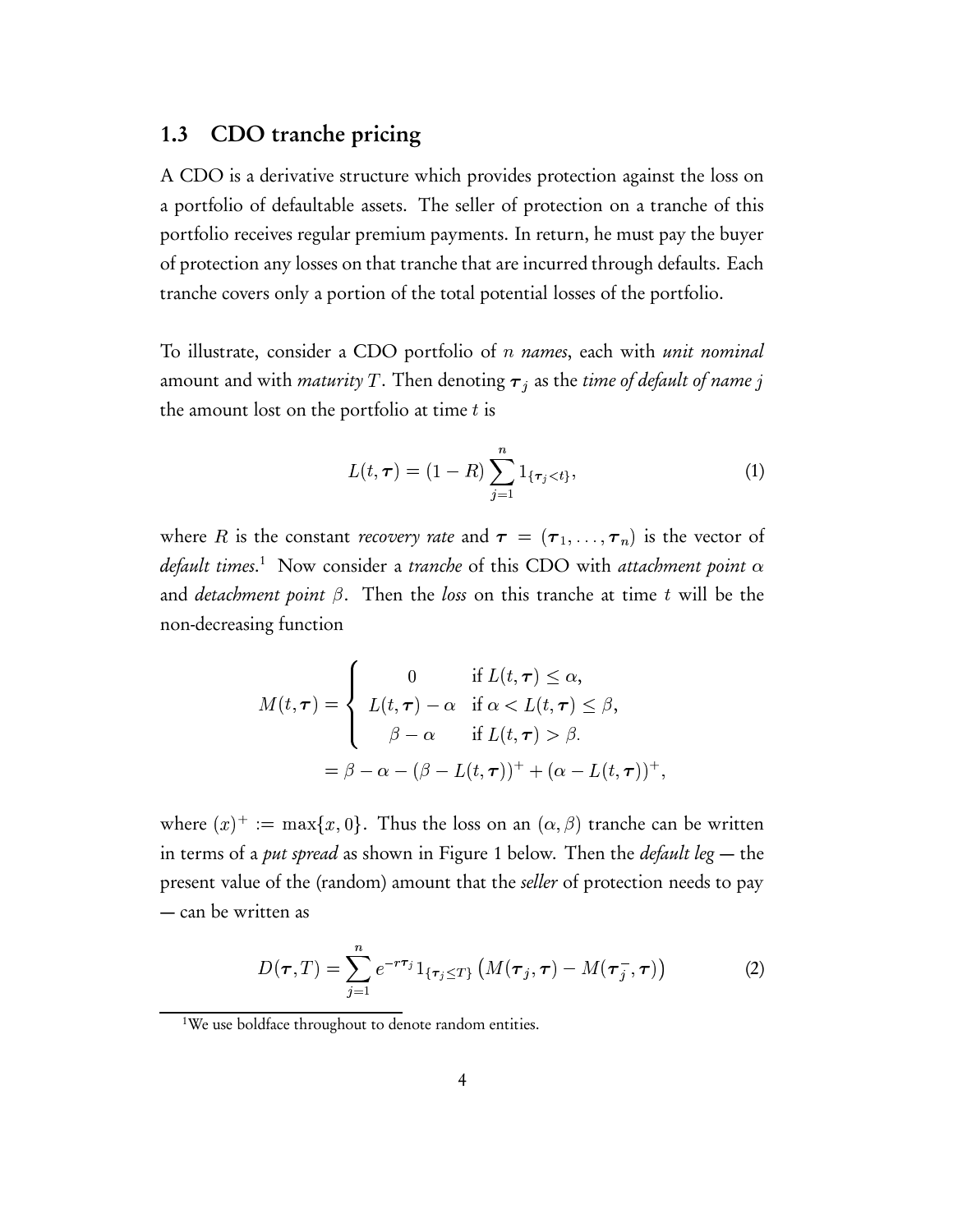

Figure 1: Loss on a  $(\alpha,\beta)$  tranche vs portfolio loss

and the *premium leg*  $-$  the present value of the (random) amount that the seller of protection receives in return — can be written as

$$
P(\boldsymbol{\tau},T) = s \sum_{k=1}^{P} e^{-rt_k} \left( \alpha - \beta - M(t_k, \boldsymbol{\tau}) \right), \tag{3}
$$

where s is the premium rate, and where  $t_k \leq T, k = 1, \ldots, P,$  are the premium payment dates.<sup>2</sup>

To price a CDO tranche, we wish to work out the fair *premium rate*  $\bar{s}$ . Like any other swap, this is the value that makes the expected payoffs of the default and premium legs equal. Therefore the fair premium rate is the value  $\bar{s}$  which satisfies

$$
E[D(\boldsymbol{\tau},T)] - \bar{s}E[P(\boldsymbol{\tau},T)] = 0.
$$
\n(4)

It should be clear that it is the 'tranching' feature which makes the fair premium rate  $\bar{s}$  depend on the *default dependence*. If we consider a 'tranche' that spans the whole portfolio, i.e. a  $(0, L_{\text{max}})$  tranche, then we would have  $M \equiv L$ ; since - --------- - $L$  is linear in each of the default times, the expected payoffs  $E[D(\boldsymbol{\tau},T)]$  and  $E[P(\boldsymbol{\tau},T)]$  only depend on the mean of  $\boldsymbol{\tau}$  and not its higher moments, and hence the fair premium rate  $\bar{s}$  does not depend on the default dependence. This

<sup>&</sup>lt;sup>2</sup>We ignore accrued payments here for notational simplicity but include them in our numerical studies.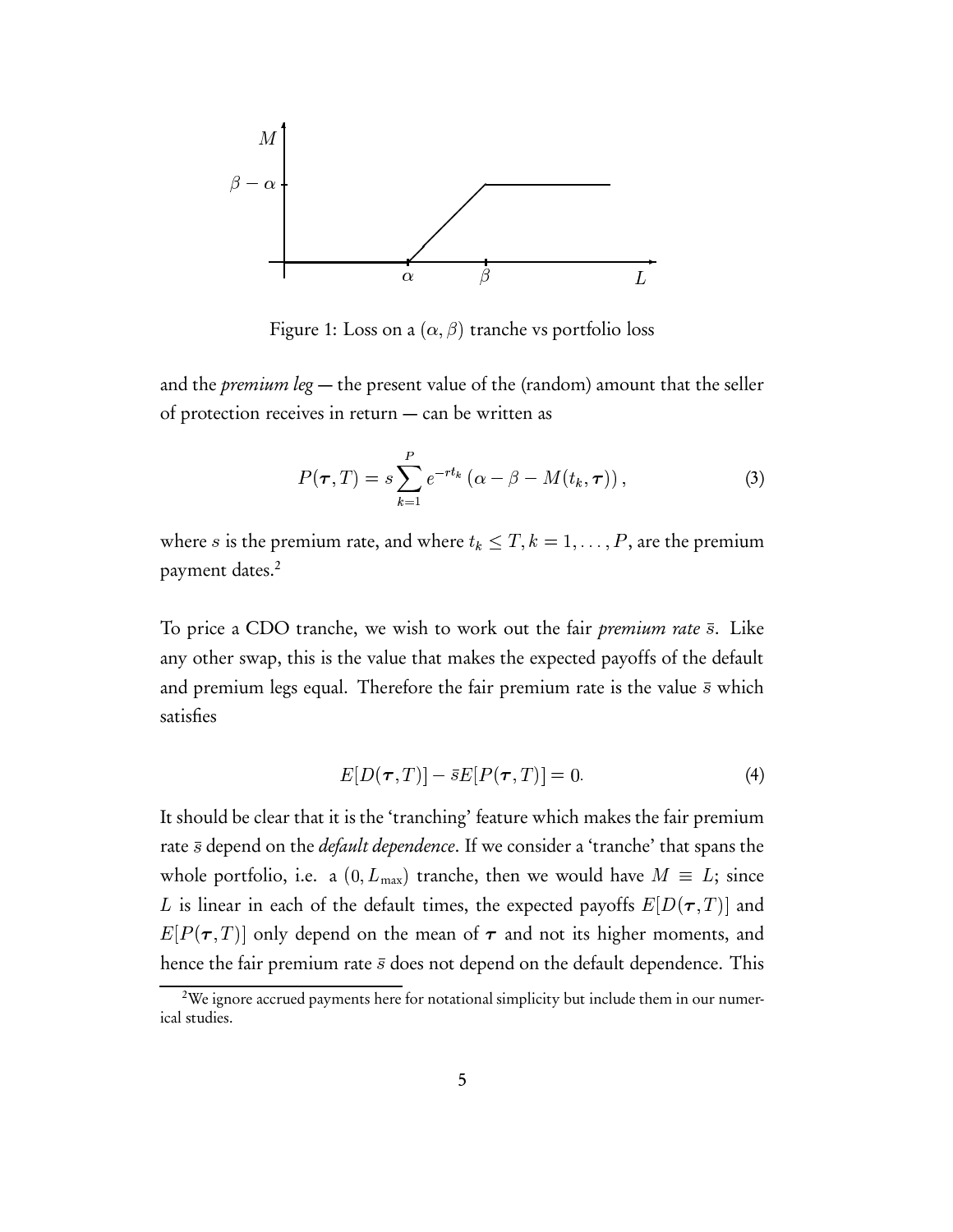is not the case if the tranche only spans a subset of the overall portfolio loss.

### 2 Minimum Relative Entropy

The principle of minimum relative entropy is closely related to the principle of maximum entropy and it is instructive to consider the latter first.

#### 2.1 Principle of maximum entropy

The principle of maximum entropy (MaxEnt) is a method of obtaining a unique probability distribution for a random variable from a given set of data assumed to be generated by it. The principle was first formulated by Jaynes (1957) and is used in a wide variety of applied sciences.

To illustrate a typical problem in finance, suppose we have a finite set of vanilla European option prices on a stock. The price of each option is a function of the risk-neutral density of the stock price at maturity. The aim of MaxEnt in this example is to infer from the given set of option prices the risk-neutral density of the stock price.

However, such a problem is generally highly under-determined because we have many fewer option prices than possible stock prices. But a unique density can be obtained if we optimize some objective function that depends on the density, while satisfying the observed market prices. Various forms for the objective function have been proposed, such as Fisher information (Frieden 1998, Hawkins & Frieden 2006), maximal smoothness (Jackwerth & Rubinstein 1996, Hull & White 2006) and entropy (Buchen & Kelly 1996).

Since entropy is a measure of uncertainty, inferring the probability distribution of a random variable by maximizing entropy is optimal in the sense that we only take into account information that is given and do not assume anything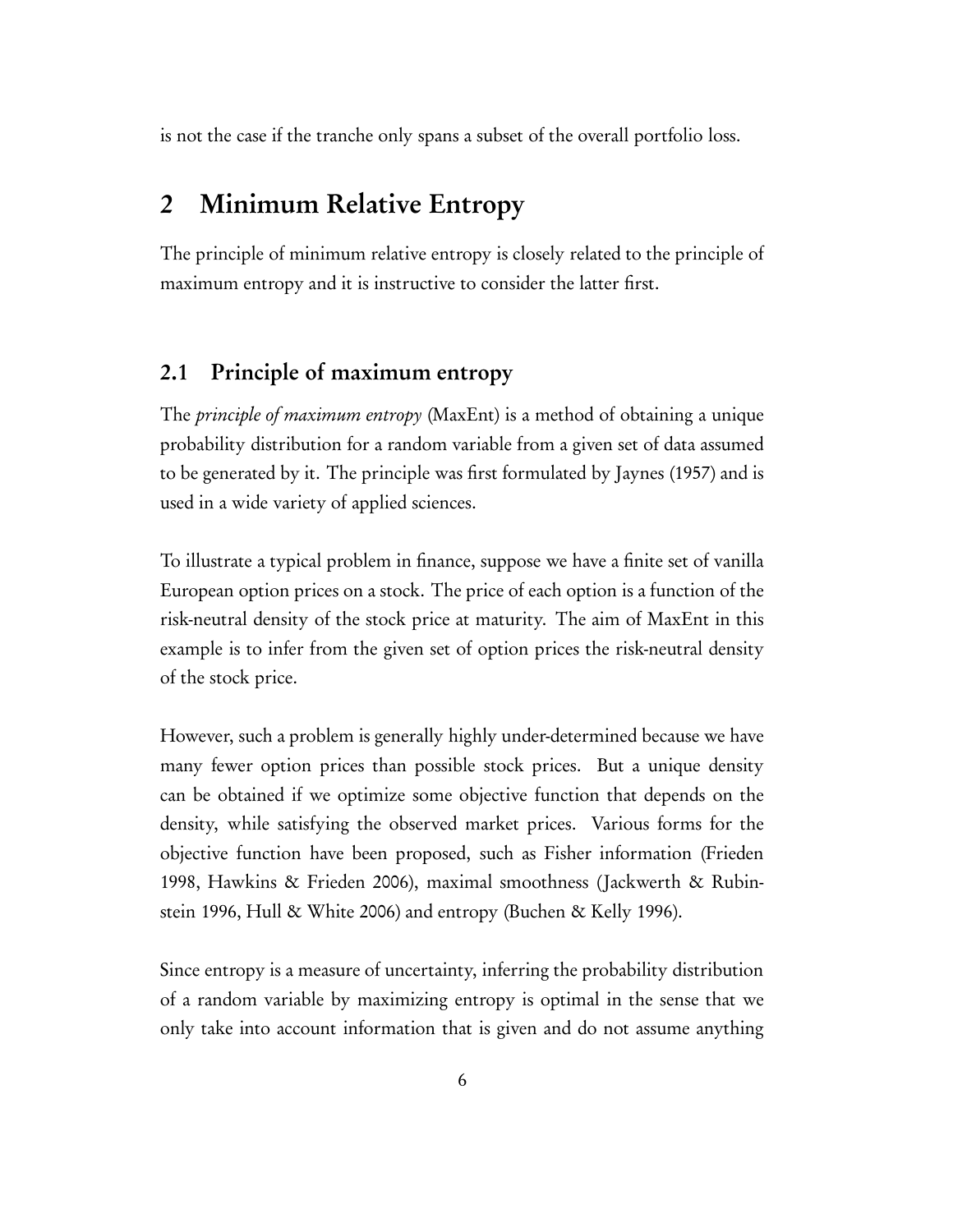else about the distribution. We choose a distribution which is consistent with the given information but otherwise has maximum uncertainty. MaxEnt applied to finance is thus related to the concept of *market efficiency* in the sense that prices fully reflect all available information in the market.

The MaxEnt principle is a *non-parametric* method of estimating a probability distribution. In *parametric* estimation the focus is on obtaining the best estimator  $\theta$  of a given parametric family  $f(\cdot|\theta)$  of der  $(\cdot|\theta)$  of densities. This process involves two steps: model specification and model estimation. In non-parametric estimation the focus is on obtaining a good estimate of *f directly*, which eliminates the need for model specification.

The MaxEnt principle is thus well-suited to the estimation of copulas in portfolio credit risk modelling. As discussed earlier, the choice of copula for CDO tranche pricing in much of the literature is rather arbitrary, motivated by quality of fit. These methods are parametric in nature. By using a non-parametric approach such as MaxEnt the problem of arbitrarily choosing a copula is obviated.

To set notation, suppose we observe the data set  $\{(\tilde{a}_1,\bar{a}_1),\ldots,(\tilde{a}_m,\bar{a}_m)\}$  with  $\tilde{a}_i, \bar{a}_i \, \in \, \mathbb{R}$  for each  $i \, = \, 1, \ldots, m.$  We know from the problem at hand that  $E[a_i(\mathbf{x},\bar a_i)]=\tilde a_i$  for each  $i,$  where  $\mathbf x$  is a random vector taking values in some domain  $D \subseteq \mathbb{R}^n$ .

Letting  $f$  be the density for  ${\bf x}$  (or probability mass function if discrete) we wish to maximize its differential entropy, i.e. solve the problem

$$
\sup_{f \in L_1(D)} - \int_D f(x) \log f(x) dx, \tag{5}
$$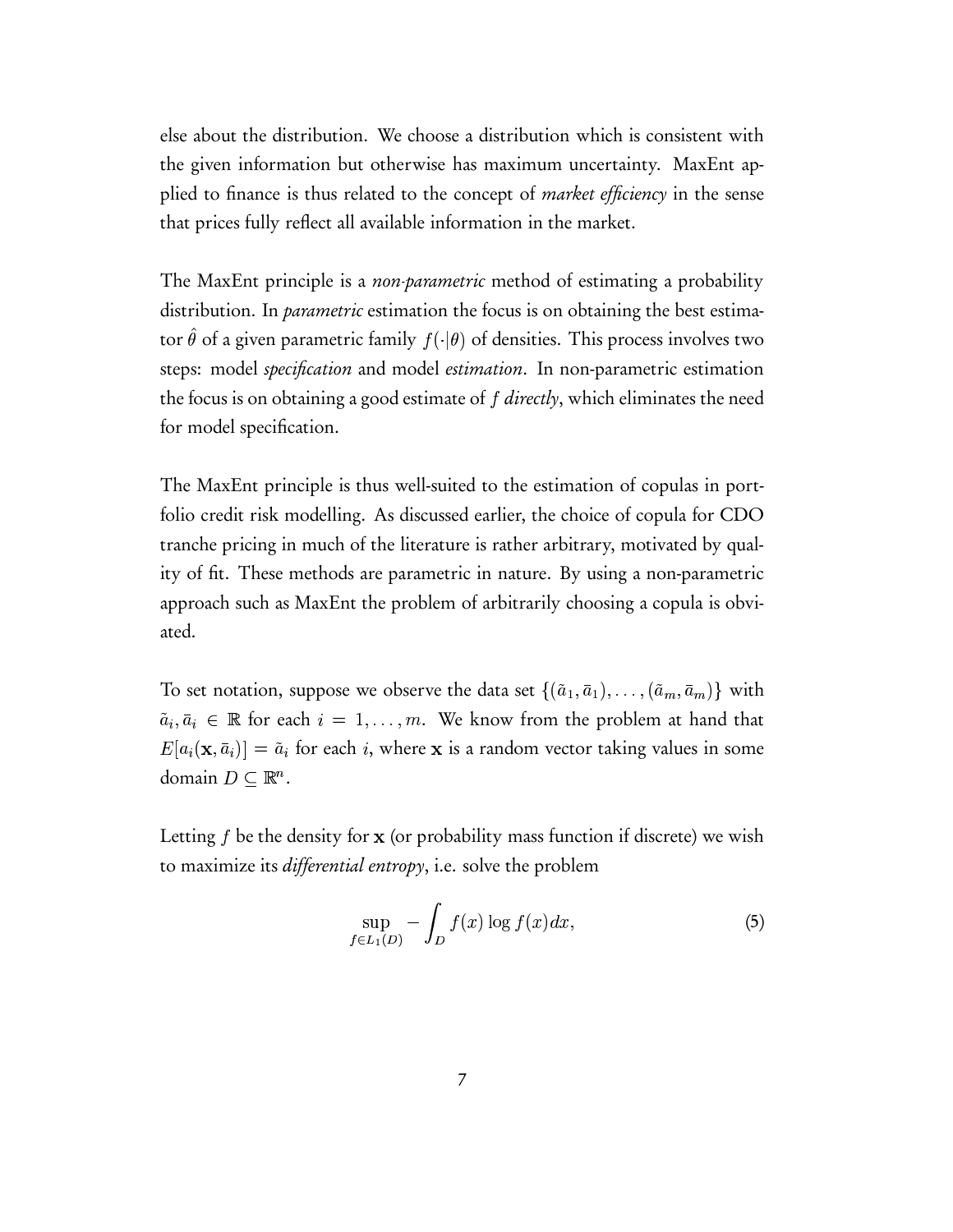subject to the data constraints

$$
\int_{D} a_i(x, \bar{a}_i) f(x) dx = \tilde{a}_i \qquad i = 1, \dots, m,
$$
\n(6)

where  $a_i(\cdot, \bar{a}_i)$  is a piecewise continuous function on D.

#### 2.2 Solution to the MaxEnt problem

The Lagrangian for this problem can be easily maximized by elementary calculus of variations.<sup>3,4</sup> After normalizing  $f$  to make it a probability density the solution is of the form

$$
\hat{f}(x,\lambda) = \frac{1}{Z(\lambda)} \exp\left\{ \sum_{i=1}^{m} \lambda_i a_i(x,\bar{a}_i) \right\},\tag{7}
$$

where  $\lambda = (\lambda_1, \ldots)$   $\sim$  -  $\sim$  -  $\sim$  $(\lambda_1,\ldots,\lambda_m)$  and  $Z(\lambda):=\int\exp\{\sum\}$  $\mathcal{G} := \int \exp\{\sum_i \lambda_i a_i(x, \bar{a}_i)\} dx$  is the normalizing constant. The optimal  $f$  can then found by solving for the unique values  $\lambda_i$ that satisfy the constraints (6).

However, instead of solving the m simultaneous equations (6) with  $f := f$  to determine the lambdas, we can more elegantly solve the dual problem. Consider the dual function 

$$
\mathcal{L}^*(\lambda) = -\int_D \hat{f}(x) \log \hat{f}(x) dx + \int_D \lambda' (A(x) - \tilde{a}) \hat{f}(x, \lambda) dx \tag{8}
$$

$$
= \log Z(\lambda) - \lambda' \tilde{a},\tag{9}
$$

where  $A(x) := (a_1(x, \bar{a}_1), \ldots)$  $(a_1(x,\overline{a}_1),\ldots)$  $\mathcal{L}$  is a set of  $\mathcal{L}$  $(\bar{a}_1), \ldots, a_m(x, \bar{a}_m))'$  and  $\tilde{a} = (\tilde{a}_1, \ldots, \tilde{a}_m)'$  and the prime symbol denotes transpose. The *dual problem* of the MaxEnt problem given by

<sup>&</sup>lt;sup>3</sup> To apply the Euler-Lagrange equation, i.e. equate the first variation to zero, we need to assume that there exists a feasible  $f$  with finite entropy and that  $f > 0$  almost everywhere.

<sup>&</sup>lt;sup>4</sup>Note that the Lagrangian is concave in  $f$ .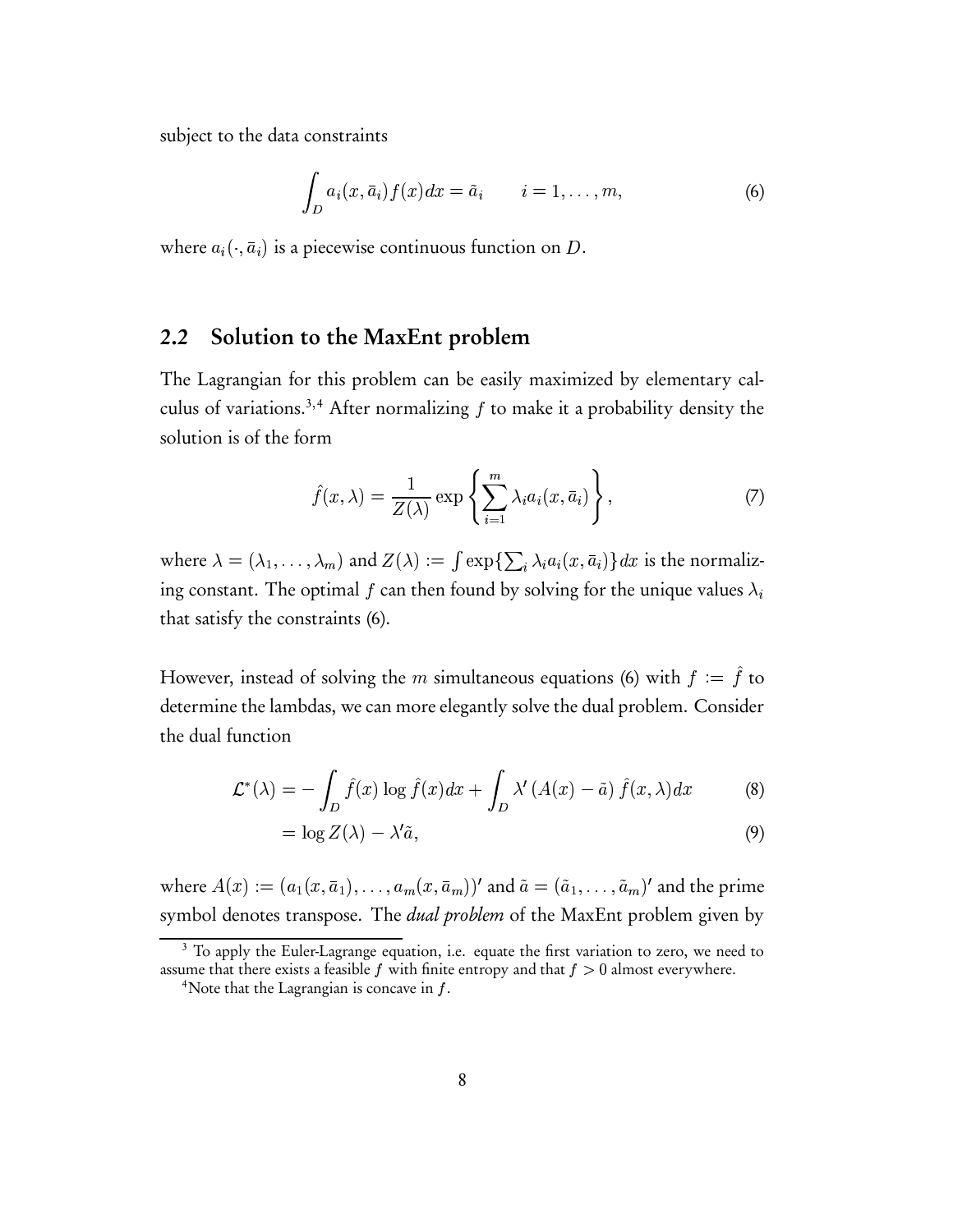(5) and (6) is

inf  $\mathcal{L}^*(\lambda)$ . -\*

This is a much easier optimization problem because it is finite dimensional and unconstrained, and we know that the dual function is always convex. Moreover, we can easily show that it is strictly convex if the functions  $a_i$  are linearly independent.

Proposition 1. The dual function (8) is convex, and it is strictly convex if and only if the functions  $a_i$  are linearly independent.

*Proof.* Take  $\bar{\lambda}$  and  $\tilde{\lambda}$  in  $\mathbb{R}^m$  and set  $\lambda := s\bar{\lambda} + (1-s)$ <sup>E</sup>  $(1-s)\tilde{\lambda}, s \in [0,1]$  $s \in [0,1]$ . Then by Hölder' s inequality

$$
\mathcal{L}^*(\lambda) = \log \int \exp \left\{ s\bar{\lambda}' A(x) + (1-s)\tilde{\lambda}' A(x) \right\} dx - s\bar{\lambda}' \bar{a} - (1-s)\tilde{\lambda}' \bar{a}
$$
  

$$
\leq s \left( \log \int e^{\bar{\lambda}' A(x)} dx - \bar{\lambda}' \bar{a} \right) + (1-s) \left( \log \int e^{\tilde{\lambda}' A(x)} dx - \tilde{\lambda}' \bar{a} \right).
$$

If the  $a_i$ 's are not linearly independent then we can find a  $\bar\lambda$  and  $\tilde\lambda$  with  $\bar\lambda\neq\tilde\lambda$ such that  $\bar{\lambda}'A \equiv \tilde{\lambda}'A$ , whence Hölder's inequality becomes equality. But if the  $a_i$ 's are linearly independent, then seeing Hölder's inequality as an application of Jensen's inequality for the strictly concave function given by  $f(x) := x^s$  f  $\sim$   $\sim$   $\sim$   $\sim$   $\sim$   $\sim$   $\sim$  $) := x^s$  for  $s \in (0, 1)$ , the , the result follows.

Alternatively we could show that the Hessian is the covariance matrix of the  $a_i$ 's, and thus the dual function is strictly convex if the  $a_i$ 's are linearly independent.  $\Box$ 

The minimization can be solved numerically using any gradient-based optimization method such as the BFGS quasi-Newton algorithm.<sup>5</sup> We just need the

<sup>5</sup>The BFGS algorithm was independently developed by Broyden (1970), Fletcher (1970), Goldfarb (1970) and Shanno (1970).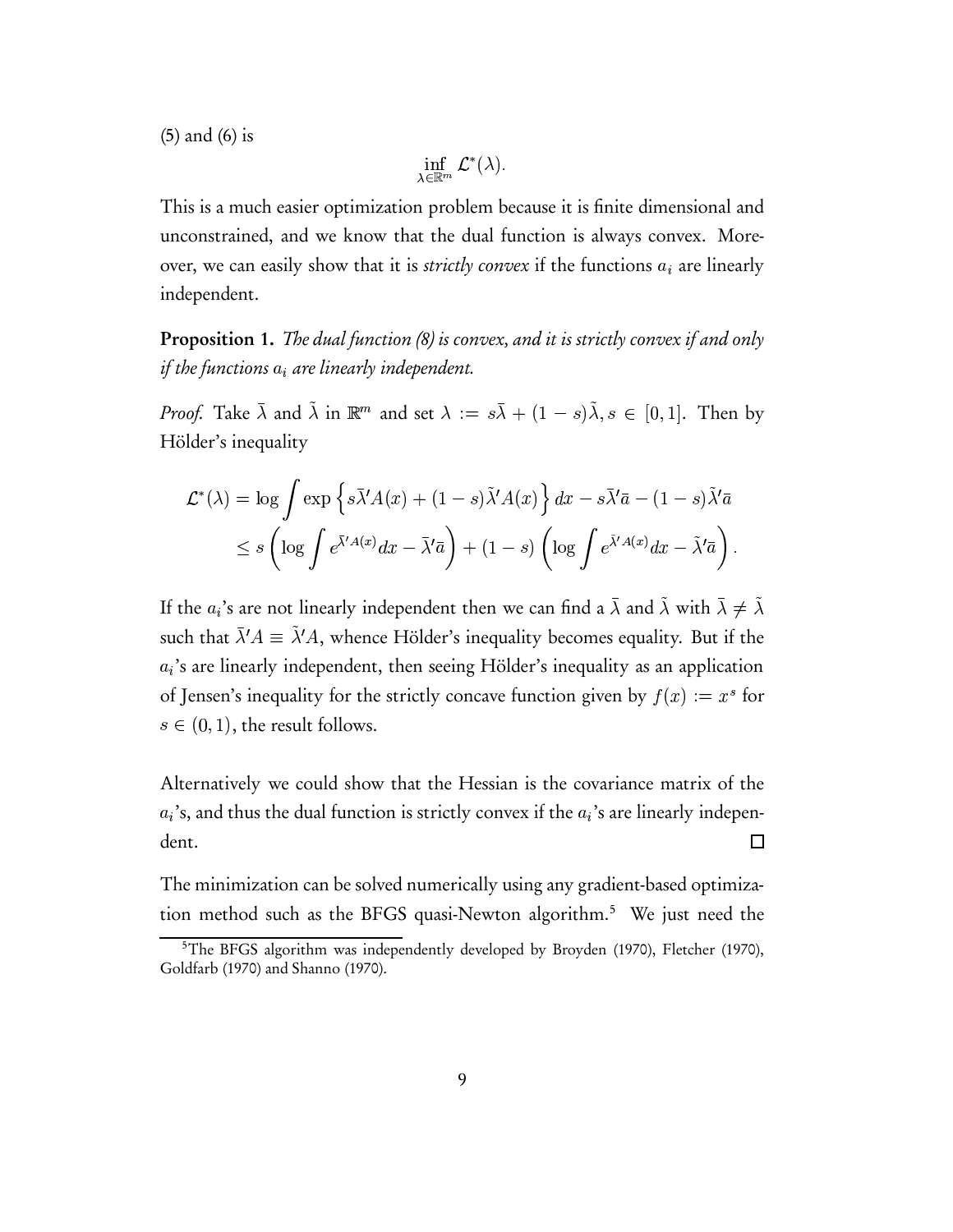gradient vector of the dual, whose  $i^{\text{th}}$  element is given by

$$
\frac{\partial \mathcal{L}^*(\lambda)}{\partial \lambda_i} = \int_D a_i(x, \bar{a}_i) \hat{f}(x, \lambda) dx - \tilde{a}_i.
$$

We can differentiate the dual (8) under the integral sign since the integrand is in  $\cdots$ (D) for each fixed  $\lambda,$  and is differentiable with respect to  $\lambda$  for almost all  $x$ with bounded derivative for all bounded  $\lambda.$ 

Notice that the gradient corresponds to the constraints (6) and that the constraints will be satisfied when the gradient vector is zero.

In addition to the assumption that the feasible set is not empty, we also impose the assumption mentioned previously in footnote 3 that there must exist a feasible  $f$  with  $f > 0$  almost everywhere which has finite entropy.

#### 2.3 Regularization

The Slater constraint qualification that we have just mentioned is difficult to check in general. In particular, it is difficult to determine whether the observed data set  $\{(\tilde{a}_1,\bar{a}_1),\ldots,(\tilde{a}_m,\bar{a}_m)\}$  is consistent. $^6$  A related problem is that in real applications there may be measurement errors in the observed data — not only are these errors a problem in themselves, but they may also cause inconsistencies in the data which render the feasible set empty.

Both these problems can be overcome if we consider a penalized version of the MaxEnt problem

$$
\sup_{f \in L_1(D)} - \int_D f(x) \log f(x) dx - \frac{1}{2\theta} \sum_{i=1}^m w_i^2 \left[ \int_D a_i(x, \tilde{a}_i) f(x) dx - \bar{a}_i \right]^2 \tag{10}
$$

<sup>&</sup>lt;sup>6</sup>Borwein, Choski & Maréchal (2003) have however developed an easy-to-check test for this constraint qualification in the standard MaxEnt problem for call options.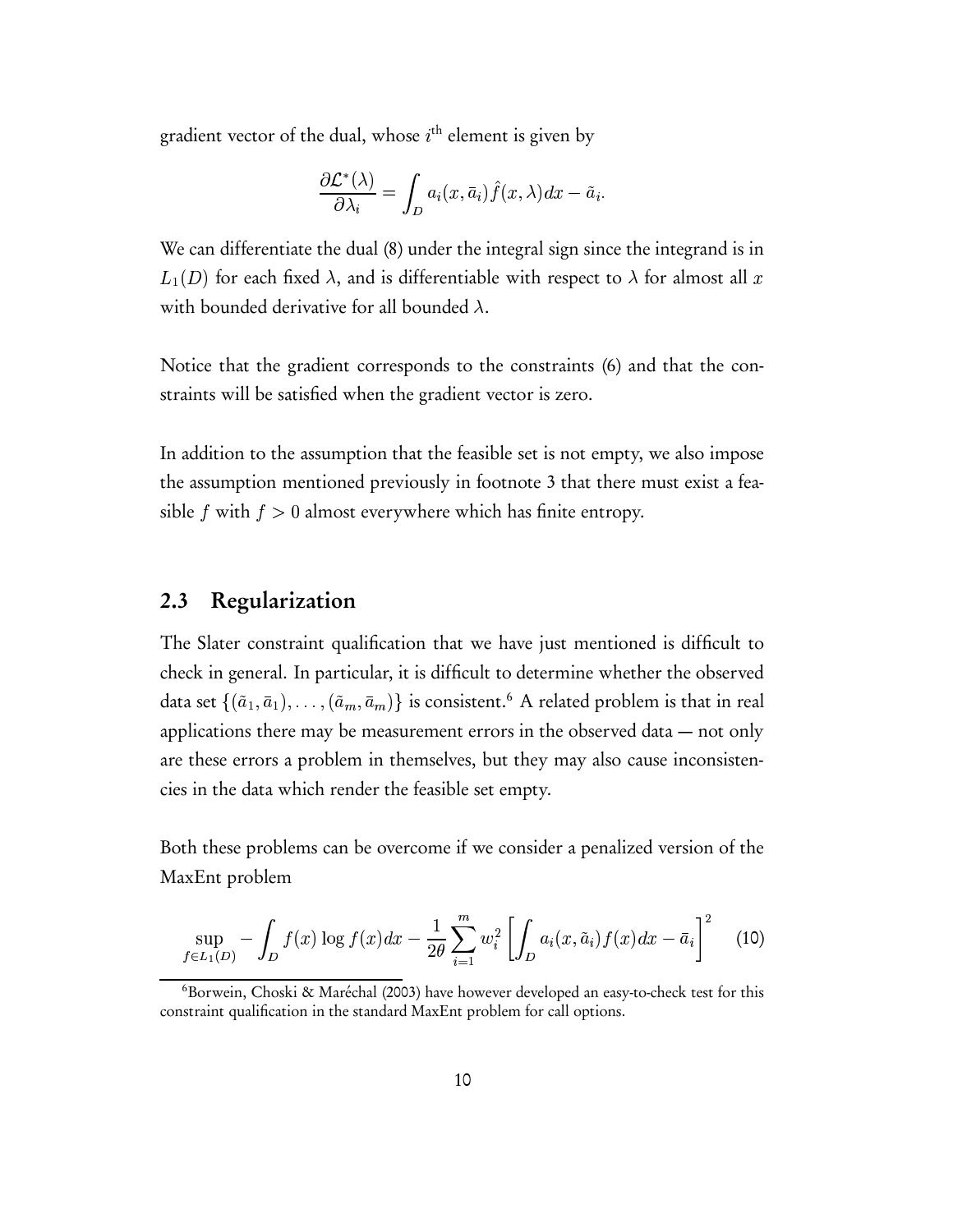for some positive  $\theta$  and  $w_i.$  Here  $\theta$  plays the role of 'temperature' — the lower we set  $\theta,$  the smaller the errors will be. The  $w_i$  act as weights to emphasize the importance of a particular constraint — the higher we set  $w_i,$  the smaller the error for the  $i^{\text{th}}$  constraint will be. Although this problem is unconstrained, as discussed in Decarreau, Hilhorst, Lemaréchal & Navaza (1992), we can reformulate (10) in the form of the original problem as

$$
\sup_{f \in L_1(D), \epsilon \in \mathbb{R}^m} - \int_D f(x) \log f(x) dx - \frac{1}{2\theta} ||\epsilon||^2
$$

subject to

$$
\int_D a_i(x,\bar{a}_i) f(x) dx - \tilde{a}_i = \frac{\epsilon_i}{w_i}, \qquad i = 1,\ldots,m,
$$

where  $\|\cdot\|$  denotes the Euclidean norm on  $\mathbb{R}^m.$  Then one can easily show that the dual function is giv en  by

$$
\mathcal{L}^*(\lambda) = \log Z(\lambda) - \lambda' \tilde{a} + \frac{1}{2}\theta \|\tilde{\lambda}\|^2,
$$

where  $\tilde{\lambda}=(\lambda_1/w_1)$   $(\lambda_1/w_1, \ldots, \lambda_m/w_m)'$ , and the *i*th element of its gradient vector is given by

$$
\frac{\partial \mathcal{L}^*(\lambda)}{\partial \lambda_i} = \int_D a_i(x, \bar{a}_i) \hat{f}(x, \lambda) dx - \tilde{a}_i + \theta \frac{\lambda_i}{w_i^2}.
$$

Thus we can still use the dual approach as discussed above to solve this problem.

The above technique is known as *penalization*. Another approach, called *relax*ation, is to solve the problem

$$
\sup_{f \in L_1(D)} - \int_D f(x) \log f(x) dx
$$

subject to

$$
\left| \int_D a_i(x, \bar{a}_i) f(x) dx - \tilde{a}_i \right| \leq \epsilon, \qquad i = 1, \ldots, m
$$

for some  $\epsilon > 0$ . The problem with relaxation, as opposed to penalization, is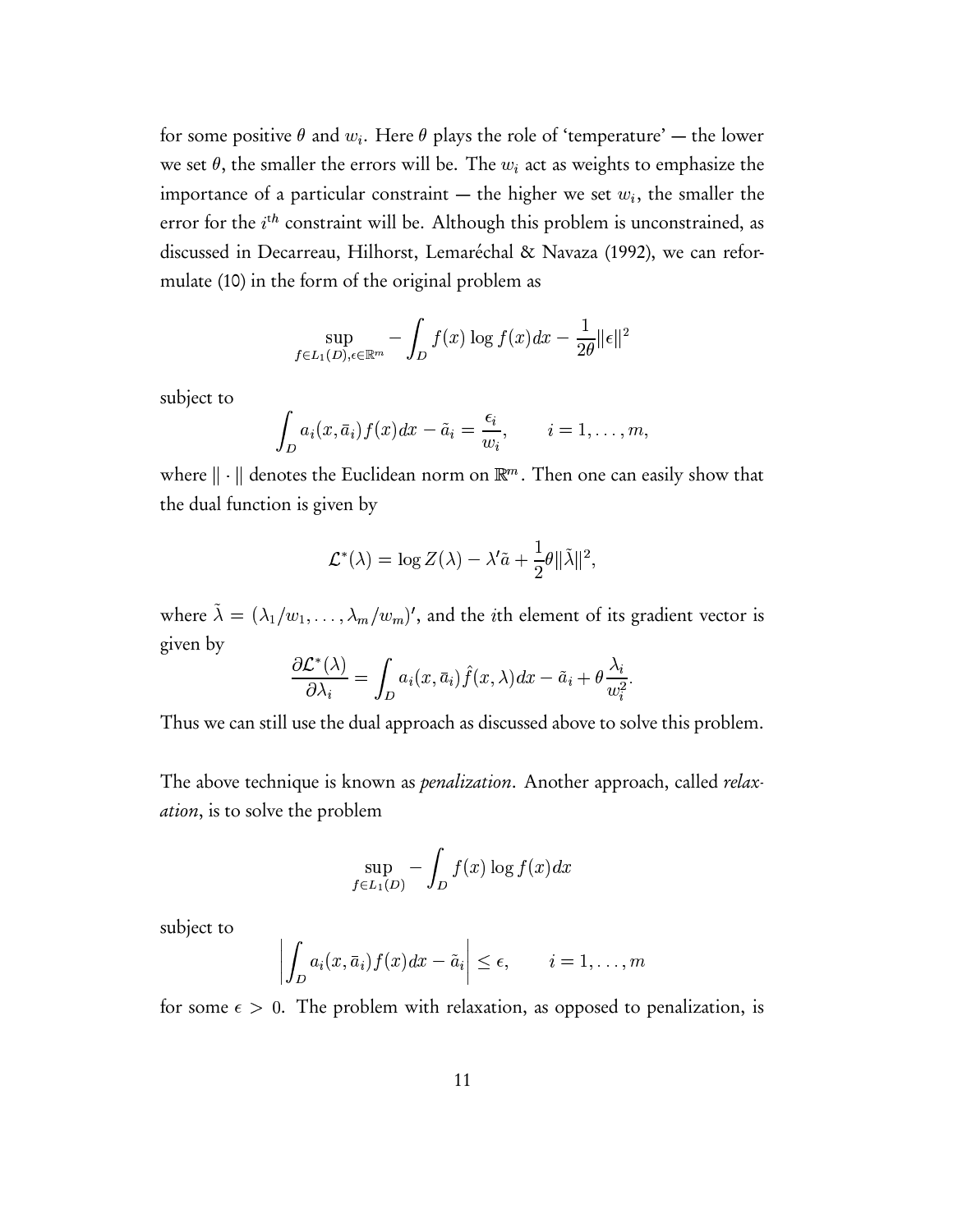that the issue of consistency remains — the feasible set may still be empty if  $\epsilon$  is too small. We will use penalization for our applications.

#### 2.4 Principle of Minimum Relative Entropy

Since the distribution with the greatest entropy is the uniform distribution, $7$ when we apply the principle of maximum entropy we are effectively choosing the distribution that is 'closest' to the uniform distribution while satisfying the data constraints. But we could, if we wish, choose a distribution other than the uniform distribution. To do this we use the concept of relative entropy.

Relative entropy is a measure of 'distance' of one probabilility distribution to another. For absolutely continuous probability distributions  $F$  and  $G$  it is defined  $\mathrm{by}^8$ 

$$
L(F|G) = \int_D f(x) \log \frac{f(x)}{g(x)} dx,
$$

where  $f$  and  $g$  are the densities of  $F$  and  $G$  respectively. Minimizing relative entropy will be useful if we have a *prior belief* about what the empirical distribution might or should be.

The form of the optimum solution to the *minimum relative entropy* (MinRelEnt) problem is almost identical to that of the MaxEnt problem and is given by

$$
\hat{f}(x,\lambda) = \frac{1}{Z(\lambda)}g(x)\exp\left\{\sum_{i=1}^{m}\lambda_i a_i(x,\bar{a}_i)\right\},\qquad(11)
$$

where  $Z(\lambda) := \int g(x) e^{-x}$  $\mathcal{G}:=\int g(x)\exp\{\sum_i\lambda_ia_i(x,\bar a_i)\}dx.$  The optimal  $f$  can then be found by solving for the unique values  $\lambda_i$  that satisfy the constraints (6), possibly using the dual approach as discussed above.

We need to note the regularity conditions needed on the prior  $g$ . To apply

<sup>&</sup>lt;sup>7</sup>Among distributions with bounded support.

<sup>&</sup>lt;sup>8</sup>Relative entropy is always non-negative and is equal to zero if and only if  $f \equiv g$ .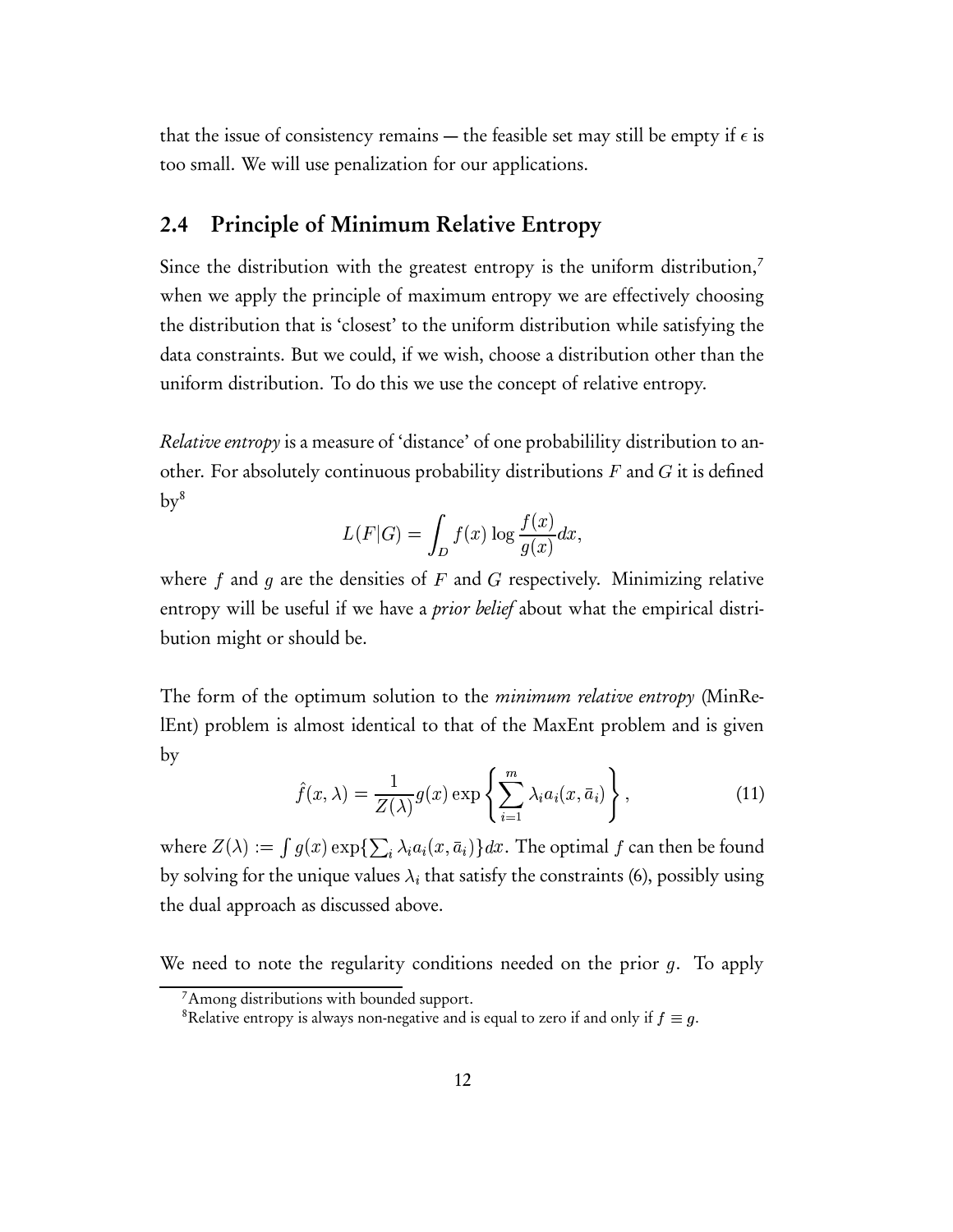the Euler-Lagrange equation, we must (corresponding to footnote 3) make the assumption that there is a feasible  $f$  with finite relative entropy which is equivalent to  $g$  (i.e. their supports agree almost everywhere). The latter is difficult to check but we can ensure that an optimal solution has finite relative entropy by requiring  $\int_D |f(x)| \log f$ -  $\sim$   $\sim$   $\sim$   $\sim$   $\sim$  $\,$ ,  $\sim$   $\,$ ,  $\,$ ,  $\,$ ,  $\,$ ,  $\,$ ,  $\,$ ,  $\,$ ,  $\,$ ,  $\,$ ,  $\,$ ,  $\,$ ,  $\,$ ,  $\,$ ,  $\,$ ,  $\,$ ,  $\,$ ,  $\,$ ,  $\,$ ,  $\,$ ,  $\,$ ,  $\,$ ,  $\,$ ,  $\,$ ,  $\,$ ,  $\,$ ,  $\,$ ,  $\,$ ,  $\,$ ,  $\,$ ,  $\,$ ,  $\,$ ,  $\,$ ,  $\,$ ,  $\,$ ,  $\$  $(x)/q(x)|dx < \infty$ .  $\vert dx<\infty.$  The actual conditions on  $g$  therefore depend on the functions  $a_i$  and the domain  $D$ .

### 3 The MaxEnt Copula Problem

If we wish to apply the MaxEnt principle to a problem involving a copula, then in addition to the data constraints (6) above we must also require constraints on the marginals of  $f$ .

A copula is a joint distribution function on the unit hypercube  $[0,1]^n$  with <sup>7</sup> marginals that are uniformly distributed. So in addition to the data constraints, we need the marginal constraints

$$
\int_0^p \int_{[0,1]^{n-1}} f(x) dx_{-j} dx_j = p \qquad \forall p \in [0,1] \qquad j = 1, \dots, n. \tag{12}
$$

We therefore have an infinite dimensional constraint space, unlike the finite dimensional case defined by (6).

#### 3.1 Discrete approximation

One technique to deal with the infinite dimensional constraints is to take only a finite number  $p_1,\ldots,p_N\in[0,1]$  of discrete points and require that the above marginal constraints hold only for this set of points, not for all  $p\in[0,1].$  Thus we would have instead of (12)

$$
\int_{p_{k-1}}^{p_k} \int_{[0,1]^{n-1}} f(x) dx_{-j} dx_j = \Delta p_k \qquad j = 1, \ldots, n, \quad k = 1, \ldots, N,
$$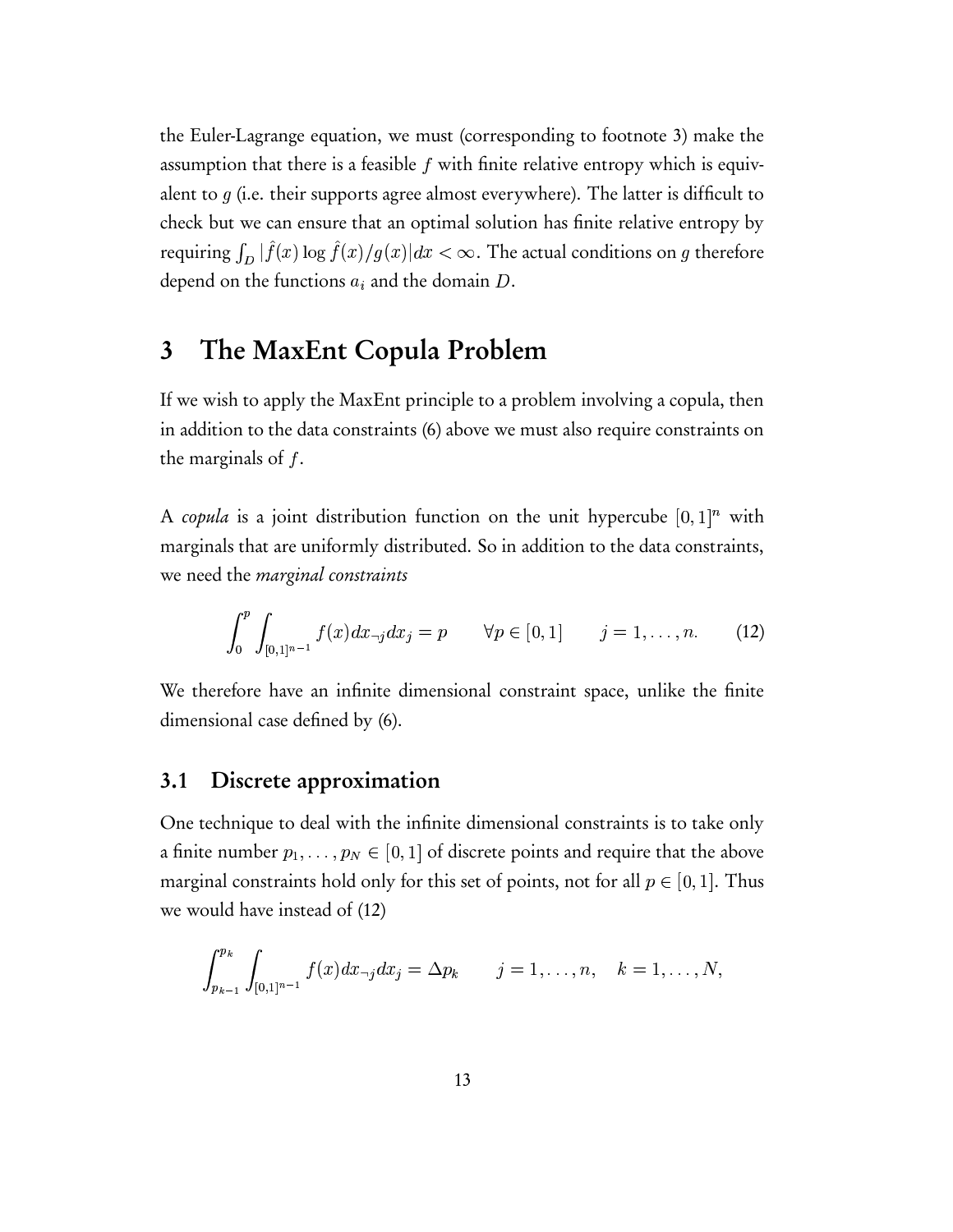where  $\Delta p_k = p_k - p_{k-1}$ . This method may be satisfactory for many applications. For example in pricing CDO tranches, if we take each  $p_k$  to correspond to quarterly time steps or even annual time steps and the longest maturity of the tranches is 10 years, then we need only take  $N = 40$  or 10, respectively, because there is no need to go beyond the longest maturity in the data set. Furthermore, if we assume a homogeneous portfolio where each firm has the same marginal default time distribution, then we know that the Lagrange multipliers for the  $p_k$ 's for each dimension will be the same. There will thus only be an additional 10 to 40 more constraints since we do not need a separate set of Lagrange multipliers for each dimension.

#### 3.2 The MaxEnt copula problem

There are two alternative ways of formulating the MaxEnt copula problem.

For a copula with density  $c$  the MaxEnt problem is to maximize its entropy  $-\int_{[0,1]^n} c(u) \log c(u) du$ , subject to the data constraints being satisfied and the marginals of  $c$  being uniformly distributed. By a simple change of variables, we can show that this problem is equivalent to minimizing

$$
\int_D f(x) \log \frac{f(x)}{f_1(x_1) f_2(x_2)} dx,
$$

where f is the joint density function with support D, and  $f_1$  and  $f_2$  are the marginal density functions of the relevant problem (assuming here just two dimensions for simplicity). Thus we can see that maximizing the entropy of a copula is equivalent to mimizing the entropy of the corresponding joint distribution to be as close as possible to the *independent case*, i.e.  $f(x) = f_1(x)$  $\sqrt{1 + \frac{1}{2}}$  -  $\sqrt{ }$ C
-  $(x_2).$ 

The other way to formulate the MaxEnt copula problem is to start from the joint distribution. Thus we maximize  $-\int_D f(x) \log f(x)$  $\sqrt{1}$ ,+-/ -  $(x)dx$  subject to the data constraints being satisfied and  $f$  having marginals  $f_1$  and  $f_2$ . Expressing this in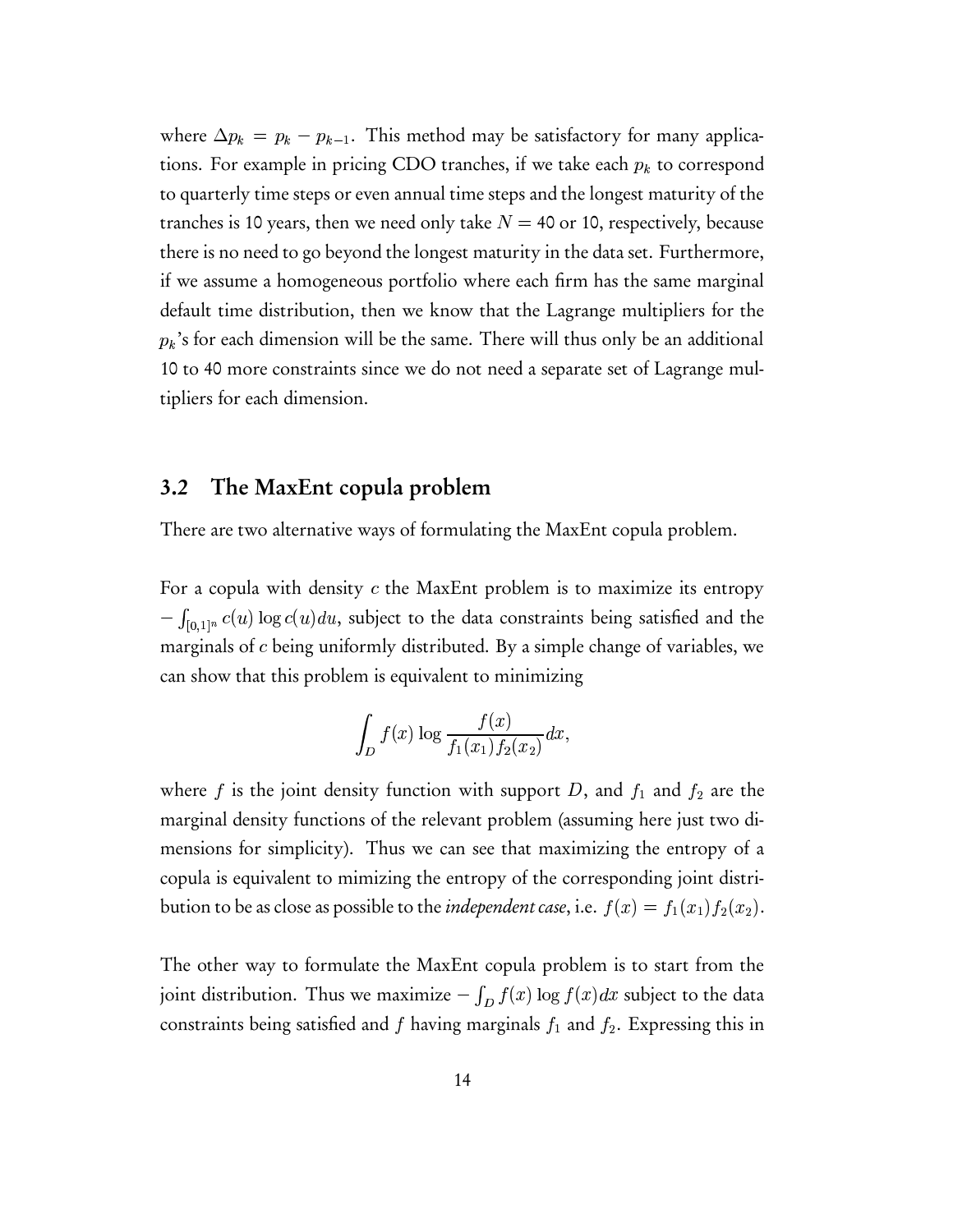terms of the copula, the problem becomes equivalent to maximizing

$$
- \int_{[0,1]^n} c(u) \log \left\{ c(u) f_1(x_1) f_2(x_2) \right\} du,
$$

where  $x_i = F_i^{-1}(u_i)$  for  $i = 1, 2$  and the  $F_i$  are the marginal cdfs.

It would seem that both ways of formulating the problem are equally valid, although the former allows for an easier interpretation.

# 4 Application to CDO Tranche Pricing

We now apply the principle of minimum relative entropy to CDO tranche pricing. There are several things to consider in specifying this problem.

#### 4.1 The empirical copula problem for CDO pricing

We choose to work with the copula of default times rather than with the joint distribution. Writing the CDO tranche pricing equation (4) in integral form we have

$$
\int_{[0,\infty)^n} D(\tau,T) f(\tau) d\tau - \bar{s} \int_{[0,\infty)^n} P(\tau,T) f(\tau) d\tau = 0.
$$
 (13)

Rewriting (13) using Sklar's lemma ( $f(\tau) = c(u) \Pi f_i(\tau_i)$ ) yields

$$
\int_{[0,1]^n} D\left(F^{-1}(u), T\right) c(u) du - \bar{s} \int_{[0,1]^n} P\left(F^{-1}(u), T\right) c(u) du = 0, \qquad (14)
$$

where F is the cdf of default times (thus  $F^{-1}(u) = (F_1^{-1}(u_1), \ldots, F_n^{-1})$  $(\tau_1, \ldots, \tau_n) = \tau$  and  $c(u)$  is the density of the copula of default times (noting . . . <del>.</del> .  $(F_n^{-1}(u_n)) :=$  $\tau$ ) and  $c(u)$  is the density of the copula of default times (noting that there is cancellation of the Jacobian factor).

Next we must determine the form of the functions  $a_i$  in terms of the argument  $u$  of the copula density  $c$ . Referring back the equations for the default and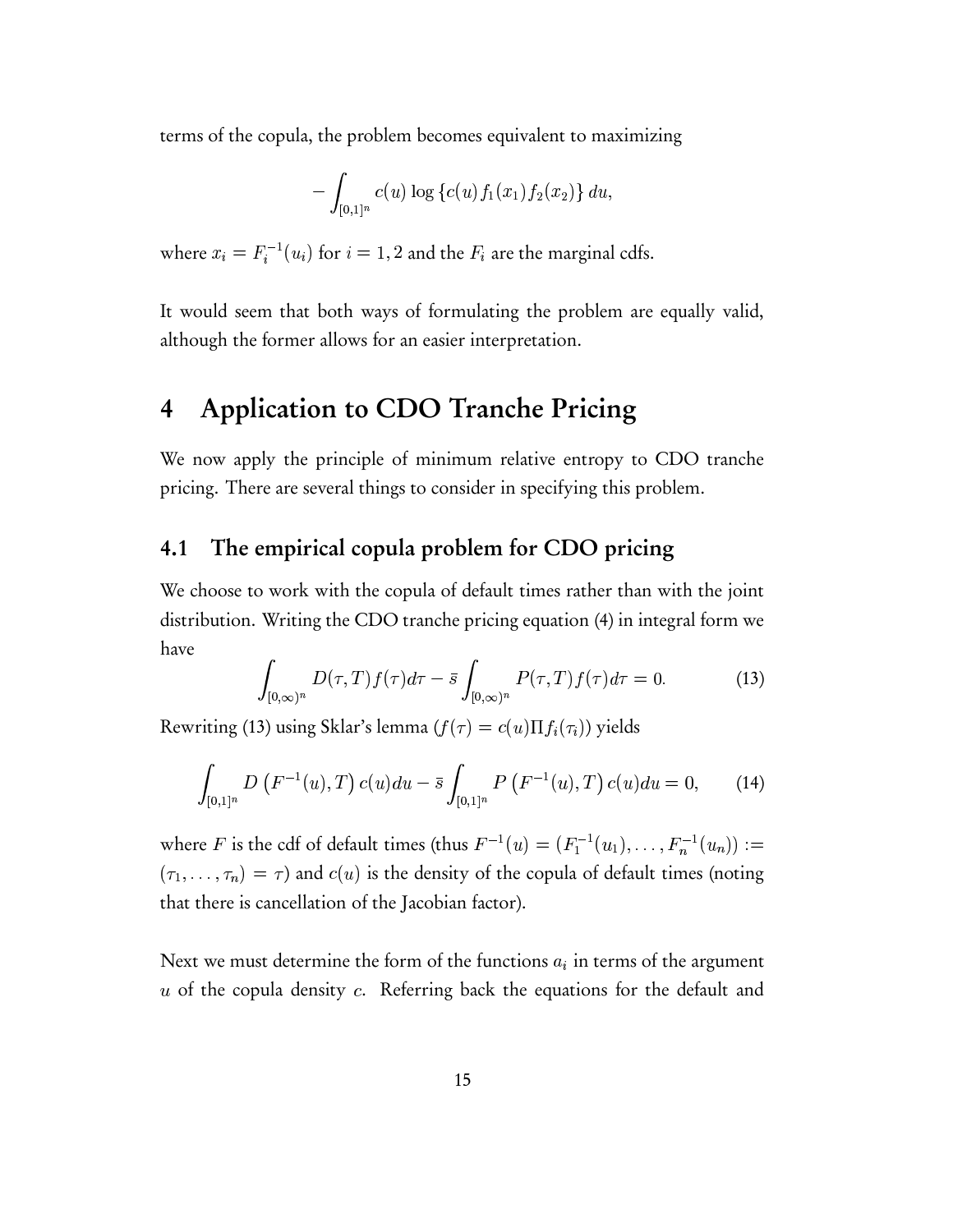premium payoffs  $(2)$ ,  $(3)$  and using  $(14)$  we obtain<sup>9</sup>

$$
a_i(\mathbf{u}, \bar{s}_i) = \sum_{j=1}^n e^{-r\tau_j} 1_{\{\tau_j \leq T\}} \left( M(\boldsymbol{\tau}_j, \boldsymbol{\tau}) - M(\boldsymbol{\tau}_j^-, \boldsymbol{\tau}) \right) - \bar{s}_i \sum_{k=1}^P e^{-rt_k} (\alpha - \beta - M(t_k, \boldsymbol{\tau})),
$$
\n(15)

where  $\boldsymbol{\tau}_j = F_i^{-1}(\mathbf{u}_j)$ . As for are always zero except for the equity tranche. $^{10}$  $\tilde{s}_i^{(-1)}(u_j)$ . As for the observed data values  $\tilde{s}_i$  (4) implies that they

We can now specify the *empirical copula CDO pricing problem*. For computational efficiency we assume a homogenous portfolio. To account for bid-ask spreads and also for inaccuracy from Monte Carlo integration (discussed below) we solve the penalized minimum relative entropy problem as outlined in Section 2.3. Thus the problem is

$$
\sup_{c \in L^1[0,1]^n, \epsilon \in \mathbb{R}^{m+N}} - \int_{[0,1]^n} c(u) \log \frac{c(u)}{\pi(u)} du - \frac{1}{2\theta} |\epsilon|^2
$$

subject to the data constraints given by

$$
\int_{[0,1]^n} a_i(u, \bar{s}_i)c(u)du - \tilde{s}_i = \frac{\epsilon_i}{w_i} \qquad i = 1, \ldots, m
$$

and the marginal constraints given by

$$
\int_{p_{k-1}}^{p_k} \int_{[0,1]^{n-1}} c(u) du_{-j} du_j - \Delta p_k = \frac{\epsilon_k}{w_k} \qquad k = 1, \ldots, N,
$$

for each  $j=1,\ldots,n,$  whe ,  $\ldots$  ,  $n$ , where  $0 = p_0 < \ldots < p_N < 1$  and  $\Delta p_k = p_k - p_{k-1}.^{\text{11}}$ 

Property  $p_N$  is the set of  $p_N$  and  $p_N$  is the  $p_k - p_k - p_{k-1}$ .<br>The payments for notational simplicity, but they have been included in the numerical studies.

<sup>&</sup>lt;sup>10</sup>The quote for the equity tranche on the iTraxx and CDX indices represents the upfront payment that must be made, where the running premium is set at  $\bar{a}_i =$  500 bps.

<sup>&</sup>lt;sup>11</sup>Note that we do not need to partition all of  $[0, 1]$ , as mentioned previously in Section 3.1. We can take  $p_N$  corresponding to the longest maturity in the data set.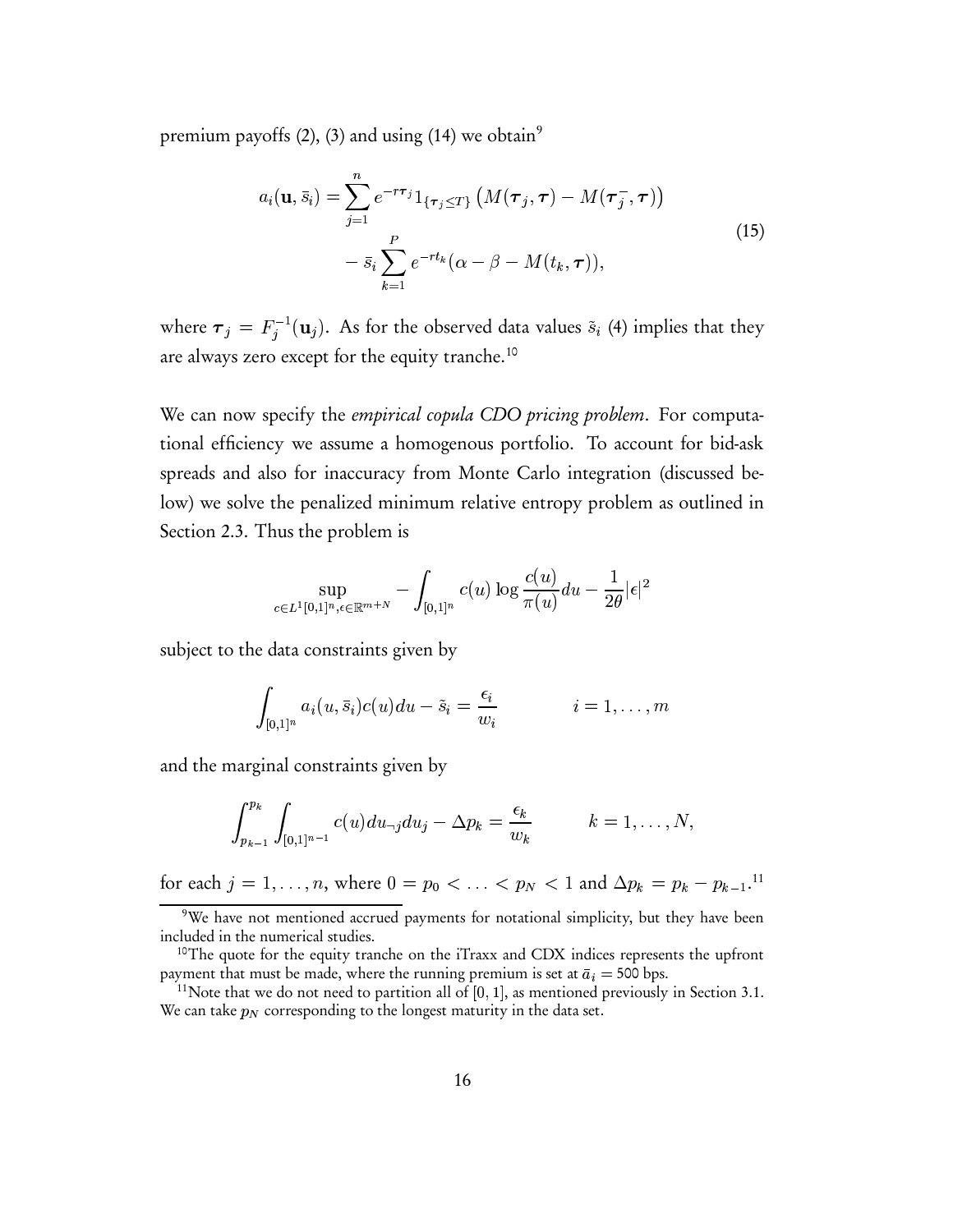Here  $\pi$  represents some *prior* copula for the specified marginal default time distributions. This problem has a unique solution given by

$$
\hat{c}(u) = \frac{1}{Z(\lambda)} \pi(u) \exp \left\{ \sum_{i=1}^{m} \lambda_i a_i(u, \bar{s}_i) + n \sum_{k=1}^{N} \lambda_k 1_{\{p_k \le u < p_{k+1}\}} \right\},\tag{16}
$$

where  $\lambda \in \mathbb{R}^{m+N}$  with normalizing constant

$$
Z(\lambda) = \int_{[0,1]^n} \pi(u) \exp\left\{\sum_{i=1}^m \lambda_i a_i(u, \bar{s}_i) + n \sum_{k=1}^N \lambda_k 1_{\{p_k \le u < p_{k+1}\}}\right\} du.
$$
\nThe *dual function*  $\mathcal{L}^*$  of this problem is given by

$$
\mathcal{L}^*(\lambda)=\log Z(\lambda)-\sum_{i=0}^n\lambda_i\tilde{s}_i-n\sum_{k=1}^N\lambda_k\Delta p_k+\frac{1}{2}\theta|\tilde{\lambda}|^2,
$$

where  $\tilde{\lambda} = (\lambda_1/w_1)$   $(\lambda_1/w_1,\ldots,\lambda_{m+N}/w_{m+N}),$  and again is strictly convex with gradient

$$
\frac{\partial \mathcal{L}^*(\lambda)}{\partial \lambda_i} = \int_{[0,1]^n} a_i(u, \bar{s}_i) \hat{c}(u) du - \tilde{s}_i + \theta \frac{\lambda_i}{w_i^2} \n\frac{\partial \mathcal{L}^*(\lambda)}{\partial \lambda_k} = n \int_{p_{k-1}}^{p_k} \int_{[0,1]^{n-1}} \hat{c}(u_{-j}, u_j) du_{-j} - n \Delta p_k + \theta \frac{\lambda_k}{w_k^2}.
$$

We must impose the regularity condition on the prior copula  $\pi$ . As stated in Section 2.4 we require  $\int |\hat{c}(u) \log \hat{c}(u)/\pi(u)| du < \infty$  $\int du < \infty$ . If we set  $\bar c := \hat c/\pi,$  then we need

$$
\int |\pi(u)\bar{c}(u)\log\bar{c}(u)|du < \infty.
$$
 (17)

Notice from (15) the functions  $a_i$  have bounded range. As each  $u_j \to 0$  we have  $a_i \rightarrow 125(1-R)$ . This corresponds to extreme the case where every firm has defaulted instantaneously at time  $t=0.$  In the opposite extreme as each  $u_j \rightarrow 1^$ we have  $a_i \rightarrow -\bar{s}_i PL_{\text{max}}$  which corresponds to the case when no firms default. - Hotel Advised Advised Advised Advised Advised Advised Advised Advised Advised Advised Advised Advised Advised As  $a_i$ 's are decreasing functions they are bounded. It follows that the range of  $\bar{c}$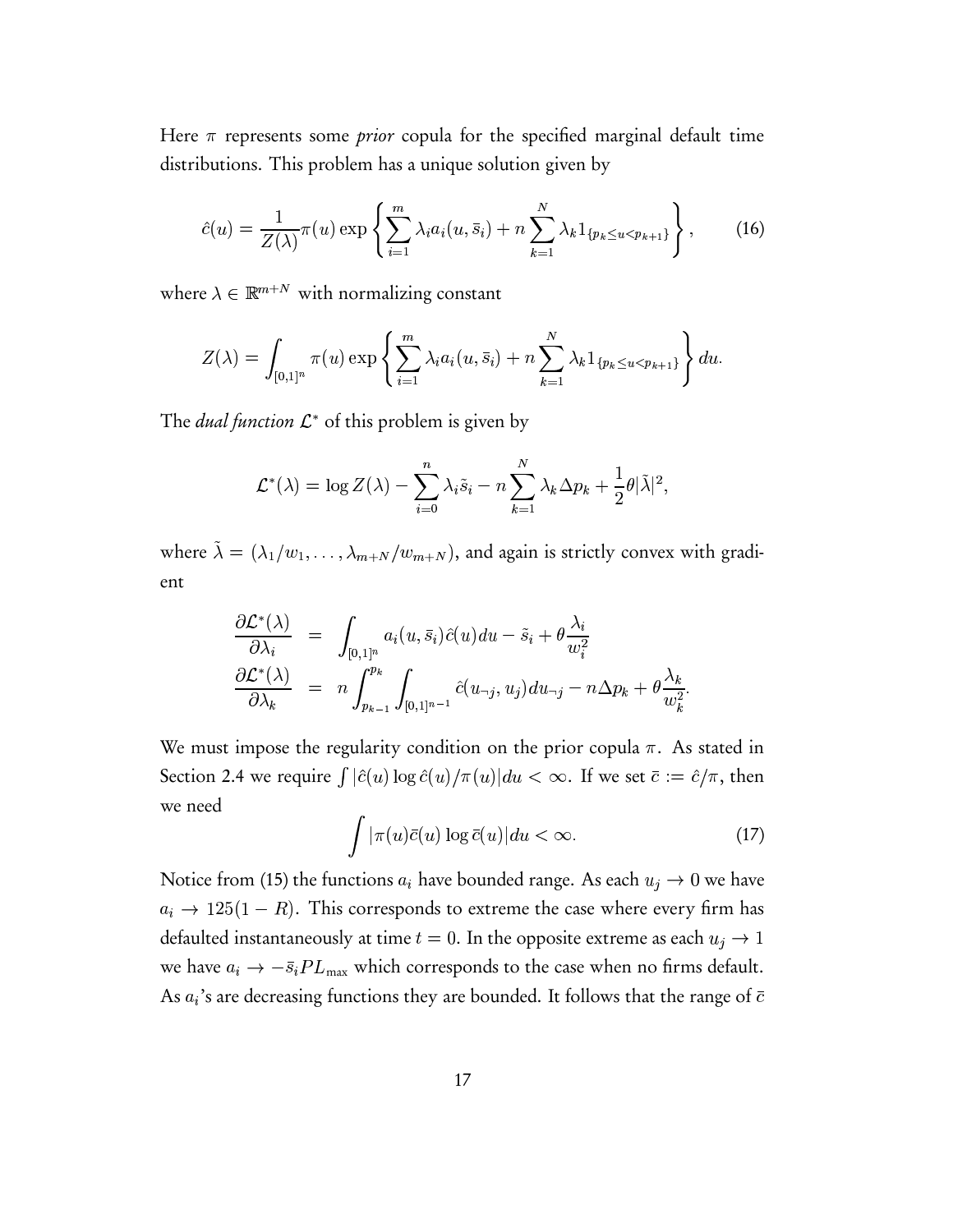is  $[b,B]$  for some  $b>0$  and  $B<\infty.$  Therefore

$$
\int_{[0,1]^n}|\pi(u)\bar{c}(u)\log\bar{c}(u)|du\leq \int_{[0,1]^n}|\pi(u)|du\cdot\text{ess sup}_{u}|\bar{c}(u)\log\bar{c}(u)|<\infty,
$$

so we can see that (17) is satisfied for *any* prior copula  $\pi.$ 

We have assumed that the portfolio is homogeneous, so that each firm has the same marginal default time distribution. Our experiments and also those of Hull & White (2006) show that the value of a CDO tranche is not particularly sensitive to whether the portfolio is homogenous or heterogenous — it is the average of the default probabilities of all firms that principally determines the value of a CDO tranche.

#### 4.2 Numerical issues

An important issue to consider is how to use the resulting empirical copula to compute CDO tranche prices. A typical CDO application would be to calibrate the copula to the iTraxx or CDX tranche quotes. The iTraxx and CDX indices both refer to a portfolio of 125 names. Therefore to compute the fair premium  $\bar{s}$  using equation (14) requires computing  $n = 125$  dimensional integrals. This forces us to use Monte Carlo methods.

With just simple Monte Carlo integration computing CDO prices with the MinRelEnt copula is very slow to converge. Markov Chain Monte Carlo methods have been tried and converge much faster in some cases but are not robust in general.<sup>12</sup> However, the presence of the factor  $\pi(x)$  in (16) allows us to use *importance sampling* if the prior is chosen to be a copula from which we can easily simulate. This is effective in speeding up convergence.

We also used an additional importance sampling technique proposed by Joshi

<sup>&</sup>lt;sup>12</sup>Specifically, the Metropolis random walk algorithm (Metropolis, Rosenbluth, Rosenbluth & Teller 1953).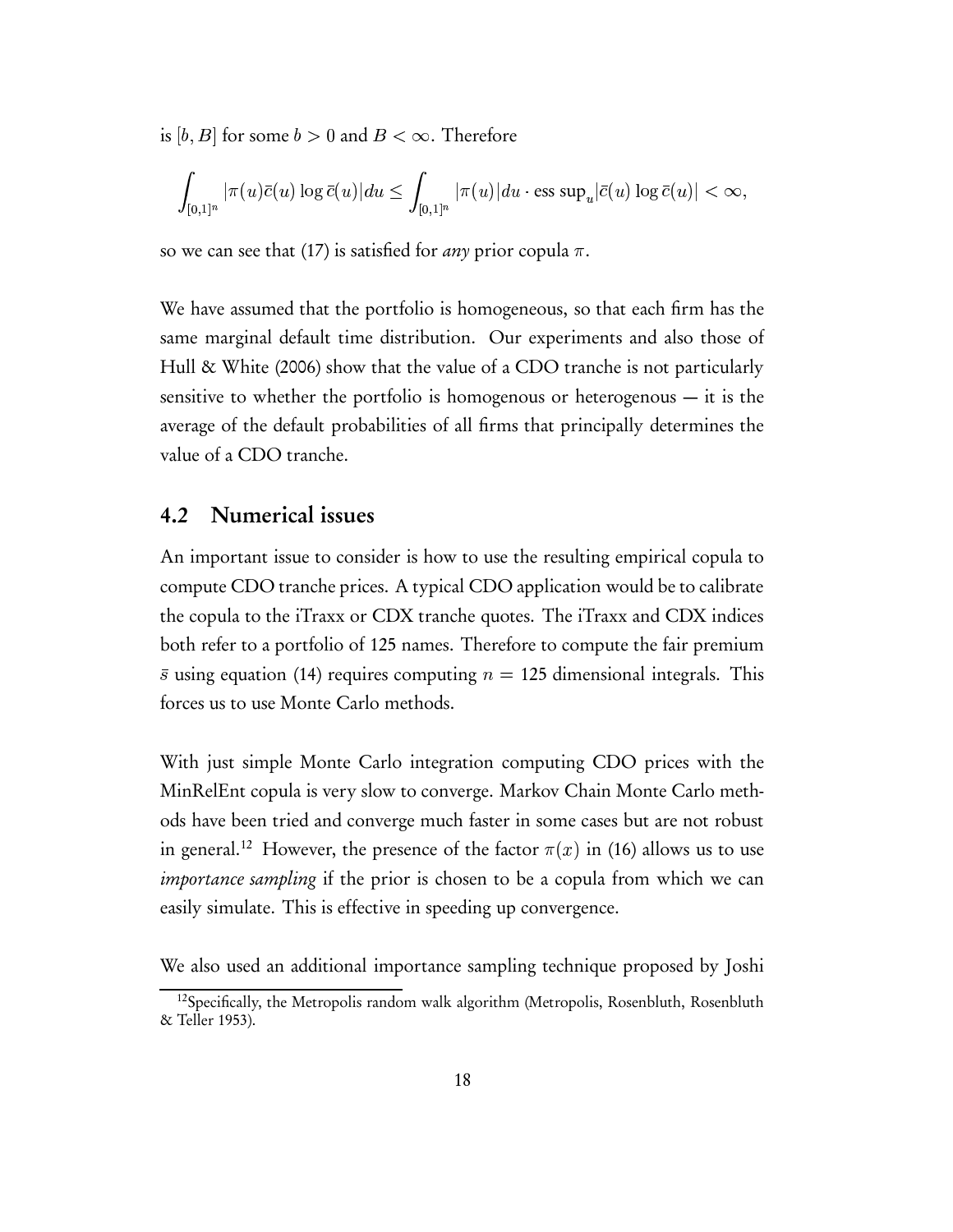(2005). We choose the prior  $\pi$  to be the Gaussian copula and generate random variates from it using the well-known one factor method. We then shift the mean of the common factor by some amount  $\mu$  to simulate more default times that will affect the payoffs of the tranches and multiply the resulting integrand by the likelihood ratio  $\exp\{-0.5\mu^2 + \mu X\}$ , where X is the realization of the common factor.

#### 4.3 Calibration to simulated CDO prices

We conducted two sets of tests. The first set of tests involved generating a set of simulated market CDO quotes from a given copula. After calibrating the minimum relative entropy copula to a subset of these quotes — which we call the training set — we priced the remaining out-of-sample tranches with it and compared them to the known true prices to see how well the minimum relative entropy copula can learn about the true underying copula.

The following assumptions were used.

| Number of firms           | 125   |
|---------------------------|-------|
| Risk-free rate            | 0.05  |
| Hazard rate for each firm | 0.005 |
| Recovery rate             | 0.4   |
| Premium payments per year |       |

The prior for the minimum entropy copula was chosen to be the Gaussian copula with correlation 0.4.

We simulate the market CDO tranche quotes from the *stochastic correlation cop*ula. This copula is simply the Gaussian copula with random correlation values and is a good candidate because it is one of the copulas that fits market prices relatively well, as well as being easy to simulate from (Burtschell, Gregory & Laurent 2005). We will use the discrete distribution  $\rho = (0.066, 0.2, 0.8)$  with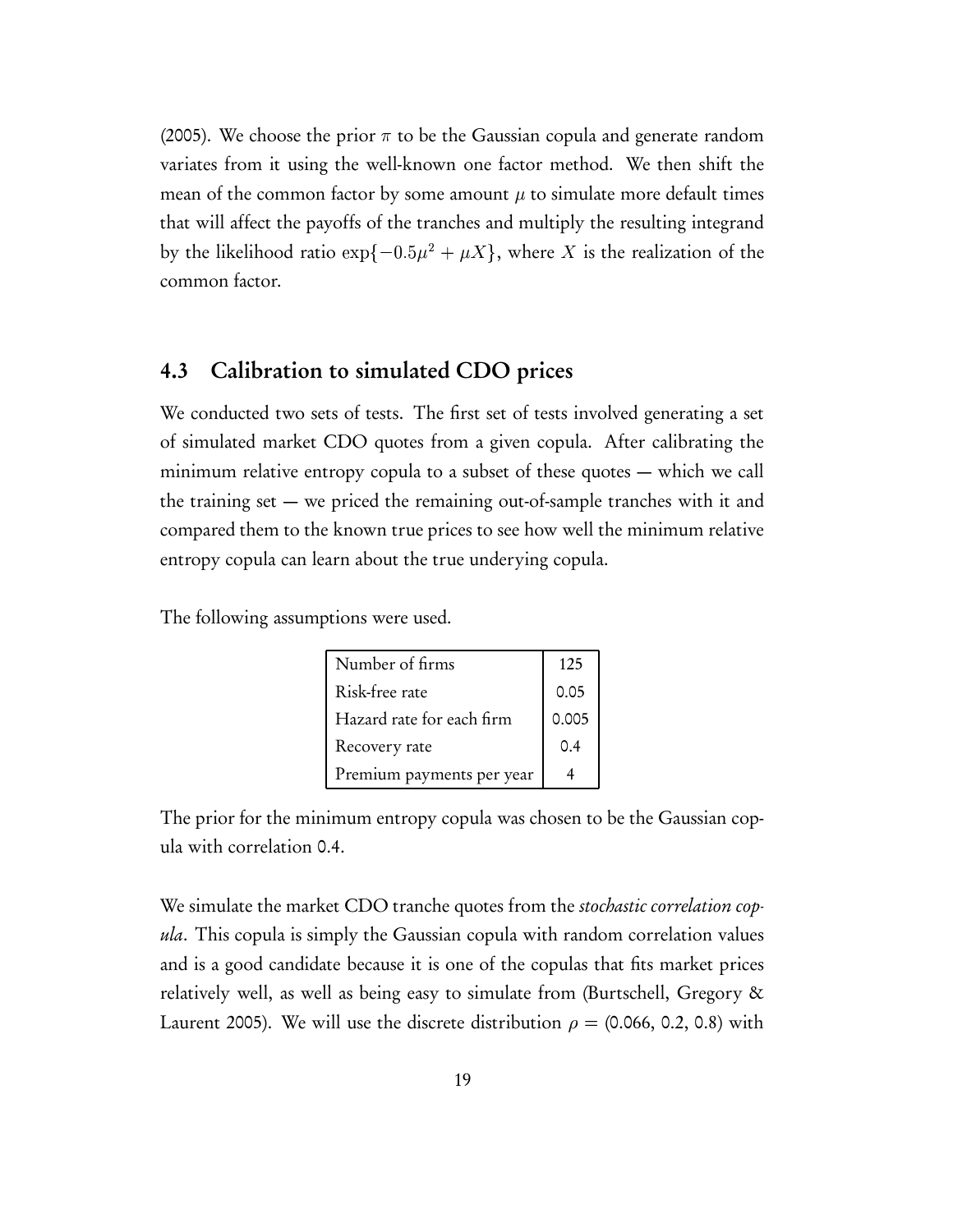probabilities  $p = (0.66, 0.1, 0.24)$  for the random correlation parameter.<sup>13</sup>

The training set contains tranches of different maturities and all maturities are calibrated simultaneously. The training set values and the calibration results are given in Table 1. Note that the equity (0,3) tranche premia are not in basis points but are expressed as a percentage of the nominal to be paid upfront. As

| Thresholds        | Maturity | True premium | MinRel premium | Absolute error |
|-------------------|----------|--------------|----------------|----------------|
| (%)               | (yrs)    | (bps)        | (bps)          | (bps)          |
| $0 - 3$           | 5        | 14.7         | 14.7           | 0.0            |
| $3 - 6$           | 5        | 99.2         | 99.6           | 0.4            |
| $6 - 9$           | 5        | 32.9         | 33.3           | 0.5            |
| $9 - 12$          | 5        | 21.8         | 22.1           | 0.3            |
| $12 - 22$         | 5        | 14.0         | 13.9           | 0.1            |
| $\overline{0}$ -3 | 7        | 18.2         | 18.3           | 0.1            |
| $3 - 6$           | 7        | 136.2        | 136.3          | 0.1            |
| $6 - 9$           | 7        | 39.7         | 39.9           | 0.2            |
| $9 - 12$          | 7        | 23.3         | 23.5           | 0.2            |
| $12 - 22$         | 7        | 14.6         | 14.6           | 0.0            |
| $0 - 3$           | 10       | 21.3         | 21.4           | 0.1            |
| $3 - 6$           | 10       | 185.1        | 185.6          | 0.5            |
| $6 - 9$           | 10       | 53.9         | 54.0           | 0.1            |
| $9 - 12$          | 10       | 26.7         | 26.7           | 0.0            |
| $12 - 22$         | 10       | 15.4         | 15.3           | 0.1            |
| Total error       |          |              |                | 2.7            |

Table 1: Calibration to simulated data.

we can see, the 'calibration' is very good.

The next step is to see how well the empirical copula can 'interpolate' across tranche threshold levels. The out-of-sample tranche pricing results are shown in Table 2. Although it has some trouble pricing the (1.5, 4.5) tranche accurately, overall we can see that the empirical copula performs well out-of-sample. For comparison, we also price these non-standard tranches using the industry standard base correlation approach (Bear Stearns 2004). The results are shown in Table 3. We can see that although the base correlation method is relatively

<sup>&</sup>lt;sup>13</sup>These are the values used in Burtschell *et al* (2005). There is nothing inherently special about these values other than that they produce reasonable prices.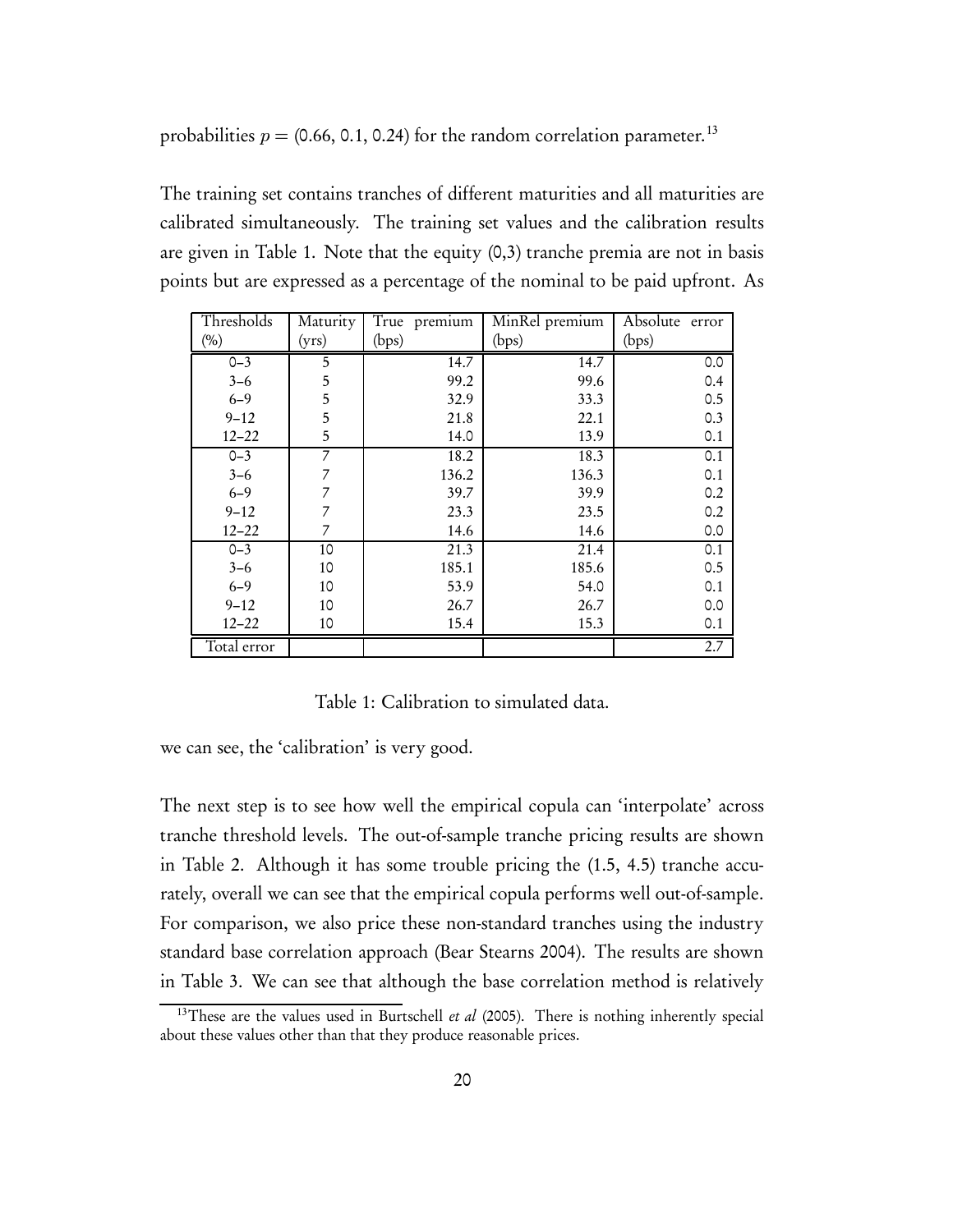| Thresholds    | Maturity | True premium | MinRel premium | Absolute<br>error |
|---------------|----------|--------------|----------------|-------------------|
| (%)           | (yrs)    | (bps)        | (bps)          | (bps)             |
| $1.5 - 4.5$   | 5        | 271.1        | 276.7          | 5.6               |
| $4.5 - 7.5$   | 5        | 49.6         | 50.3           | 0.7               |
| $7.5 - 10.5$  | 5        | 25.9         | 26.2           | 0.3               |
| $10.5 - 17.0$ | 5        | 17.2         | 17.0           | 0.2               |
| $1.5 - 4.5$   |          | 331.6        | 336.9          | 5.3               |
| $4.5 - 7.5$   |          | 65.8         | 66.1           | 0.3               |
| $7.5 - 10.5$  |          | 28.7         | 29.5           | 0.8               |
| $10.5 - 17.0$ |          | 17.8         | 18.2           | 0.4               |
| $1.5 - 4.5$   | 10       | 389.5        | 396.9          | 7.4               |
| $4.5 - 7.5$   | 10       | 94.1         | 92.9           | 1.2               |
| $7.5 - 10.5$  | 10       | 35.4         | 34.8           | 0.6               |
| $10.5 - 17.0$ | 10       | 19.0         | 19.0           | 0.0               |
| Total error   |          |              |                | 22.8              |

Table 2: Prices of non-standard tranches using the empirical copula.

accurate for the senior mezzanine and super senior tranches, it performs much worse than the MinRelEnt copula for the (1.5, 4.5) tranche. This is likely because the loss distribution associated with the true copula has a high peak in this region (see the discussion below). Overall, the MinRelEnt copula performs significantly better than the base correlation approach.

| Thresholds    | Maturity | True premium       | BaseCorr<br>pre- | Absolute error |
|---------------|----------|--------------------|------------------|----------------|
| (%)           | (yrs)    | (bps)              | mium (bps)       | (bps)          |
| $1.5 - 4.5$   | 5        | $\overline{271.1}$ | 255.8            | 15.3           |
| $4.5 - 7.5$   | 5        | 49.6               | 51.1             | 1.5            |
| $7.5 - 10.5$  | 5        | 25.9               | 23.6             | 2.3            |
| $10.5 - 17.0$ | 5        | 17.2               | 18.2             | 1.0            |
| $1.5 - 4.5$   |          | 331.6              | 307.2            | 24.4           |
| $4.5 - 7.5$   |          | 65.8               | 70.4             | 4.6            |
| $7.5 - 10.5$  |          | 28.7               | 28.1             | 0.6            |
| $10.5 - 17.0$ |          | 17.8               | 19.1             | 1.3            |
| $1.5 - 4.5$   | 10       | 389.5              | 363.6            | 25.9           |
| $4.5 - 7.5$   | 10       | 94.1               | 99.3             | 4.8            |
| $7.5 - 10.5$  | 10       | 35.4               | 37.2             | 1.8            |
| $10.5 - 17.0$ | 10       | 19.0               | 20.5             | 1.5            |
| Total error   |          |                    |                  | 85.0           |

Table 3: Prices of non-standard tranches using base correlation.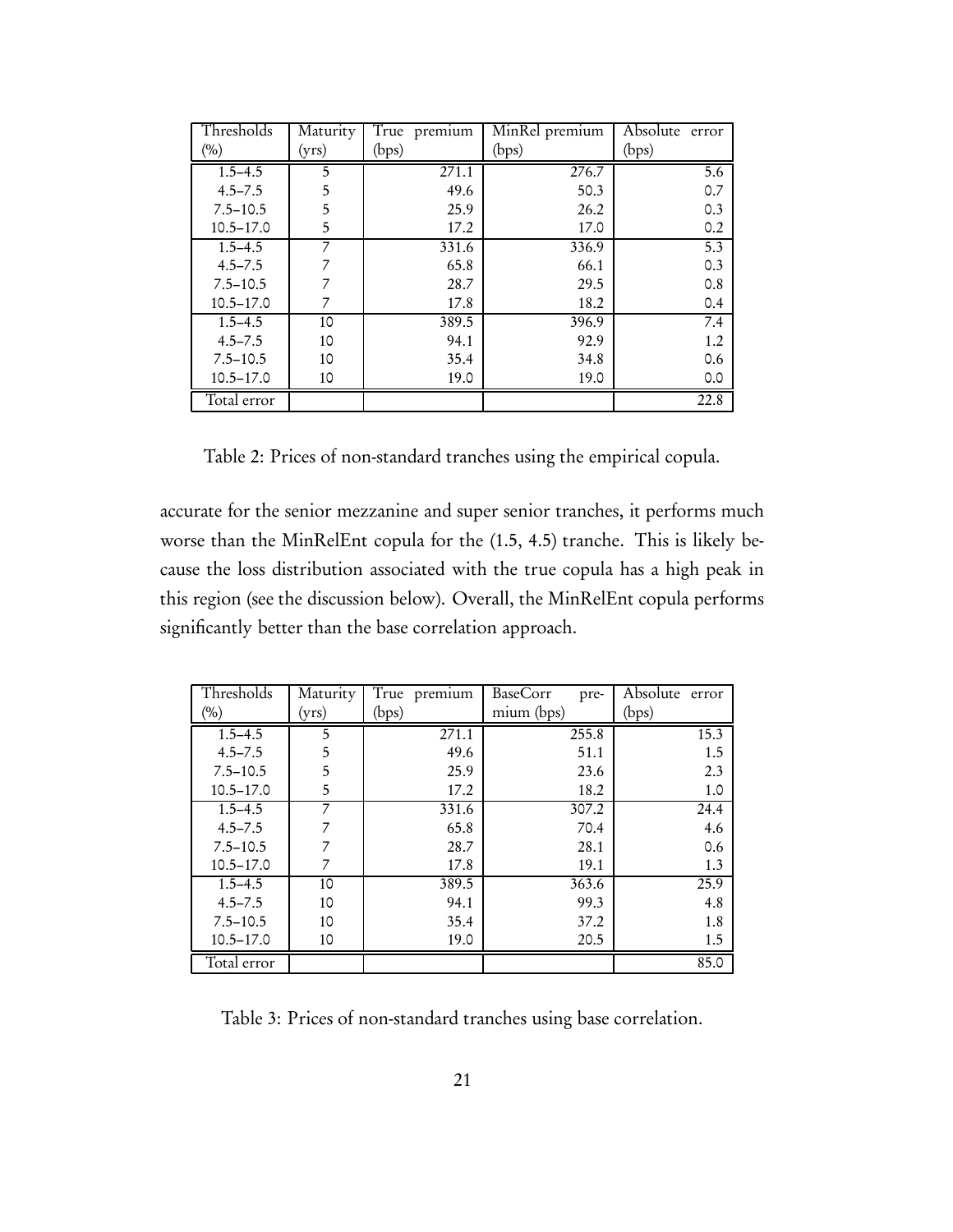| Thresholds | Maturity                | True premium | MinRel premium | Absolute error   |
|------------|-------------------------|--------------|----------------|------------------|
| (%)        | (yrs)                   | (bps)        | (bps)          | (bps)            |
| $0 - 3$    | $\overline{\mathbf{3}}$ | 9.7          | 9.2            | 0.5              |
| $3 - 6$    | $\overline{\mathbf{3}}$ | 64.8         | 70.0           | 5.2              |
| $6 - 9$    | $\overline{\mathbf{3}}$ | 28.7         | 34.4           | 5.7              |
| $9 - 12$   | $\overline{\mathbf{3}}$ | 20.6         | 25.5           | 4.9              |
| $12 - 22$  | $\overline{\mathbf{3}}$ | 13.2         | 18.5           | 5.3              |
| $0 - 3$    | $\overline{4}$          | 12.4         | 12.2           | 0.2              |
| $3 - 6$    | $\overline{\mathbf{4}}$ | 81.2         | 82.0           | 0.8              |
| $6 - 9$    | 4                       | 30.6         | 32.2           | 1.6              |
| $9 - 12$   | $\overline{4}$          | 21.3         | 22.4           | 1.1              |
| $12 - 22$  | $\overline{\mathbf{4}}$ | 13.7         | 15.1           | 1.4              |
| $0 - 3$    | 6                       | 16.6         | 16.6           | 0.0              |
| $3 - 6$    | 6                       | 117.5        | 117.1          | 0.4              |
| $6 - 9$    | 6                       | 35.8         | 35.8           | 0.0              |
| $9 - 12$   | 6                       | 22.3         | 22.0           | 0.3              |
| $12 - 22$  | 6                       | 14.1         | 14.1           | 0.0              |
| $0 - 3$    | 8                       | 19.5         | 19.4           | $\overline{0.1}$ |
| $3 - 6$    | 8                       | 153.5        | 151.8          | 1.7              |
| $6 - 9$    | 8                       | 43.8         | 43.6           | 0.2              |
| $9 - 12$   | 8                       | 24.1         | 24.7           | 0.6              |
| $12 - 22$  | 8                       | 14.8         | 14.6           | 0.2              |
| $0 - 3$    | $\overline{9}$          | 20.5         | 20.5           | 0.0              |
| $3 - 6$    | 9                       | 169.8        | 170.0          | 0.2              |
| $6 - 9$    | 9                       | 48.4         | 49.0           | 0.6              |
| $9 - 12$   | 9                       | 25.2         | 26.1           | 0.9              |
| $12 - 22$  | 9                       | 15.0         | 15.2           | 0.2              |

We also tested to see how well the empirical copula can 'interpolate'/'extrapolate' across maturities. The results are shown in Table 4. Again we can see excellent

Table 4: Prices of tranches with non-standard maturities using the empirical copula.

performance of the empirical copula in interpolating across non-standard maturities. It even performs reasonably well extrapolating to maturities less than 5 years, although we can see the accuracy does start to deteriorate.

#### 4.4 Calibration to market CDO prices

In the second set of tests, we examine whether or not the MinRelEnt copula can be accurately calibrated to market data. We first attempt to calibrate to each maturity separately and then to all maturities simulaneously to see how much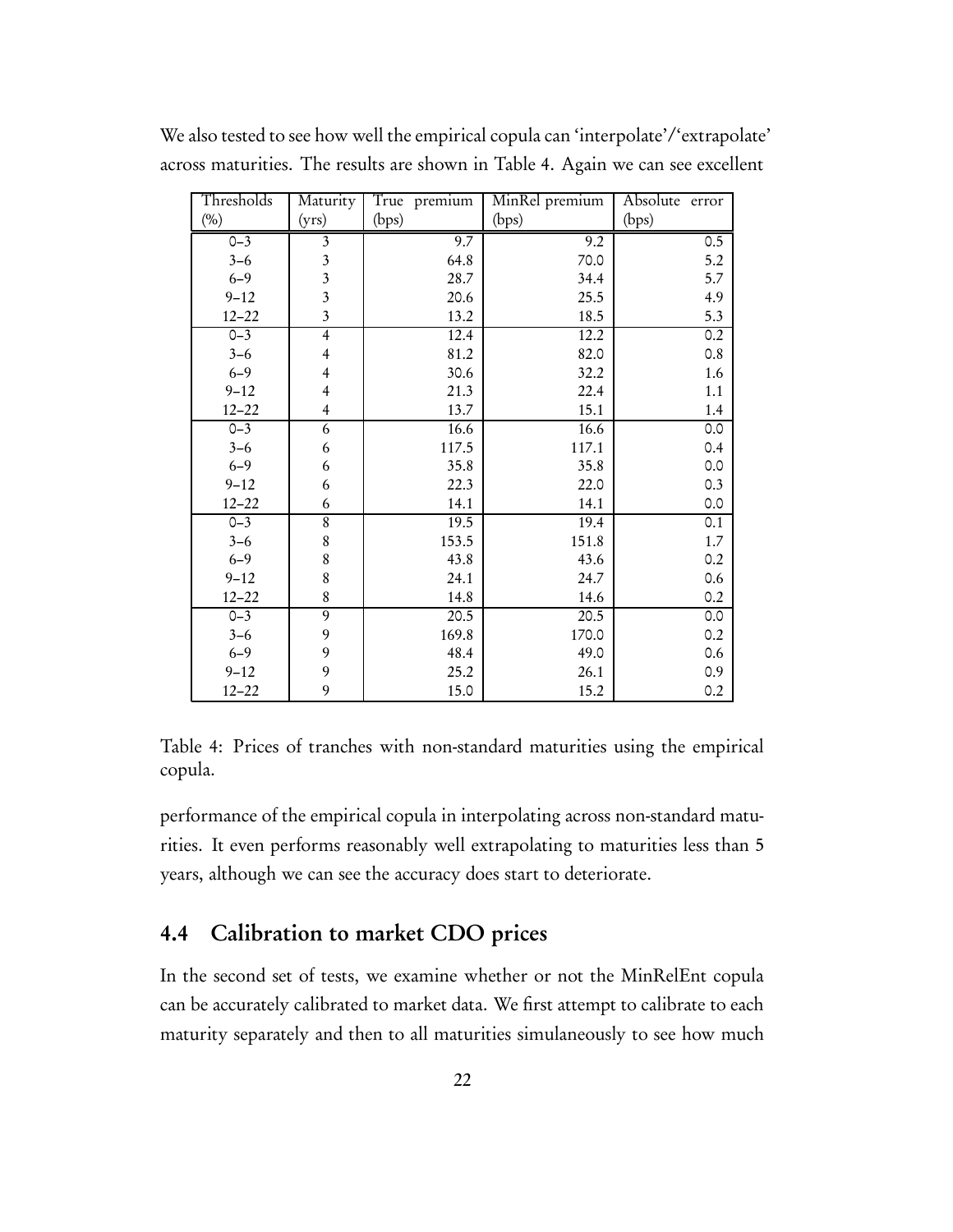accuracy is lost. If the calibration across all maturities is much poorer than the calibration for a single maturity, then this would suggest that the market does not price the dependency as static. We also calibrate to the 5 and 10 year maturities, and see how well these calibrations can match the 7 year prices outof-sample.

The recovery rate is assumed to be the same as before, but the default rate curve is now determined from the market index quotes and is assumed to be piecewise constant between maturities. We also replace the constant risk-free rate used in the simulation experiment by the market swap curve.

The following are calibration results for the iTraxx tranche quotes for 4 April 2006.<sup>14</sup> Although not quite as good as the results for the simulated data, we can see that the calibration errors lie mainly within the bid-ask spreads. Interestingly, it is again for the junior mezzanine (3,6) tranche where the MinRelEnt copula is least accurate. Similar performance was achieved for CDX data.

Next we attempted to calibrate to all maturities simultaneously, the results of which are shown in Table 6. The accuracy is noticeably worse than calibration to single maturity data, which suggests that each maturity has a different underying copula associated with the market tranche quotes. If this is the case then the MinRelEnt copula is in a sense an 'average' of the different underlying copulas.

Notwithstanding the poor fit, we also calibrated the MinRelEnt copula to the 5 and 10 year quotes only and priced 7 year tranches out-of-sample to see how well it matched market prices. The results are shown in Table 7. Apart from the super senior tranche — whose predicted premium is double the true value — we can see that the MinRelEnt copula has the ability to interpolate across maturities to within reasonable accuracy, even though overall the calibration

<sup>14</sup>Data was kindly supplied by Credit Suisse.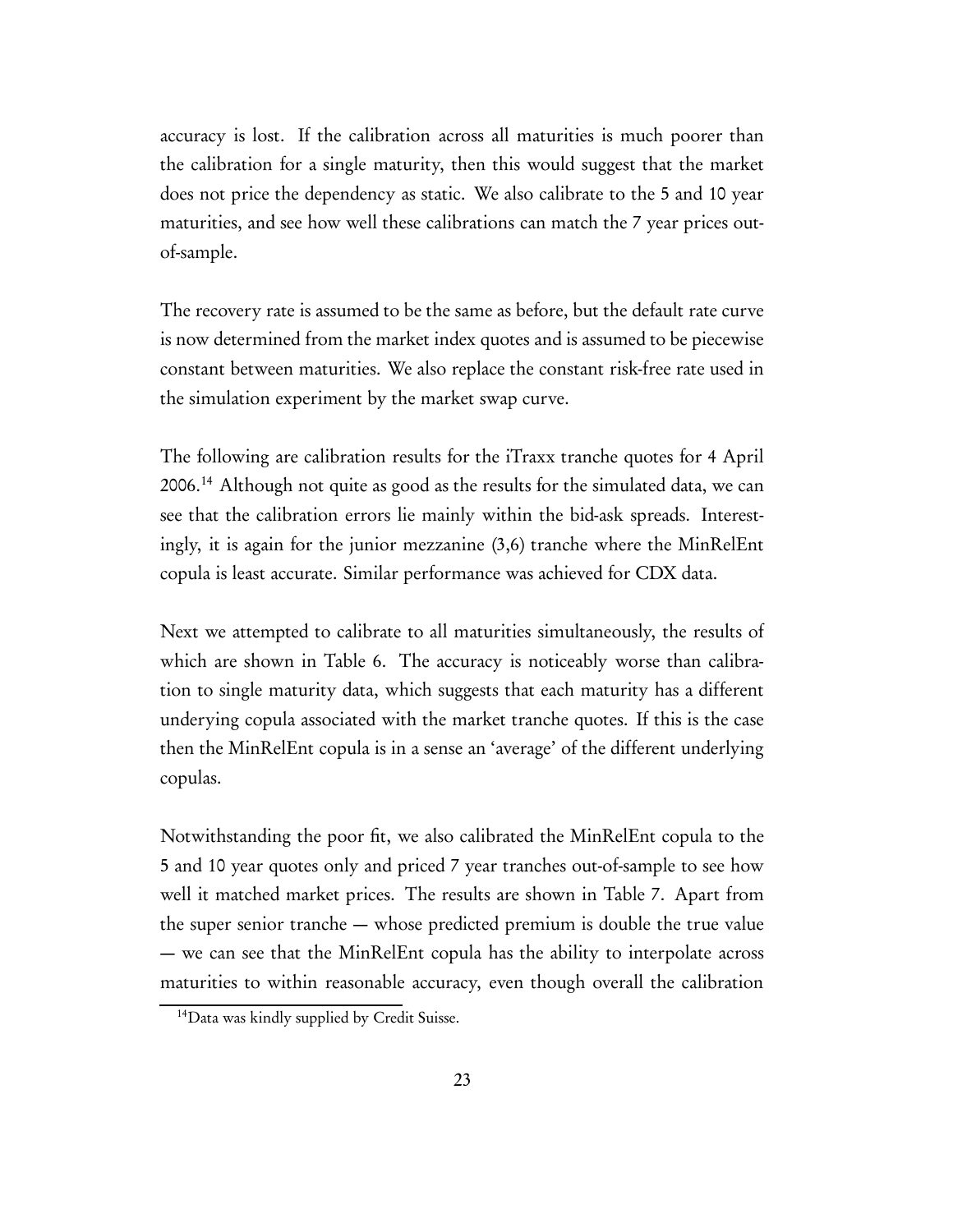| Thresholds | Maturity | Bid-ask | Market pre- | MinRel premium | Absolute error    |
|------------|----------|---------|-------------|----------------|-------------------|
| (%)        | (yrs)    | (bps)   | mium (bps)  | (bps)          | (bps)             |
| $0 - 3$    | 5        | 0.5     | 23.3        | 24.5           | 1.2               |
| $3 - 6$    | 5        | 2.0     | 68.0        | 69.6           | 1.6               |
| $6 - 9$    | 5        | 2.0     | 19.0        | 18.8           | 0.2               |
| $9 - 12$   | 5        | 3.0     | 9.5         | 8.9            | 0.6               |
| $12 - 22$  | 5        | 0.5     | 4.3         | 4.1            | 0.2               |
|            |          |         |             |                |                   |
| Thresholds | Maturity | Bid-ask | Market pre- | MinRel premium | Absolute error    |
| (%)        | (yrs)    | (bps)   | mium (bps)  | (bps)          | (bps)             |
| $0 - 3$    | 7        | 0.5     | 43.1        | 43.9           | 0.8               |
| $3 - 6$    | 7        | 4.0     | 202.0       | 203.4          | 1.4               |
| $6 - 9$    | 7        | 3.0     | 46.5        | 45.5           | 1.0               |
| $9 - 12$   | 7        | 2.0     | 24.0        | 22.9           | 1.1               |
| $12 - 22$  | 7        | 2.0     | 9.0         | 7.9            | 1.1               |
|            |          |         |             |                |                   |
| Thresholds | Maturity | Bid-ask | Market pre- | MinRel premium | Absolute<br>error |
| $(\%)$     | (yrs)    | (bps)   | mium (bps)  | (bps)          | (bps)             |
| $0 - 3$    | 10       | 0.5     | 54.3        | 54.3           | 0.0               |
| $3 - 6$    | 10       | 10.0    | 580.0       | 580.4          | 0.4               |
| $6 - 9$    | 10       | 6.0     | 117.0       | 117.1          | 0.1               |
| $9 - 12$   | 10       | 3.0     | 51.5        | 51.6           | 0.1               |
| $12 - 22$  | 10       | 2.0     | 20.0        | 20.1           | 0.1               |

Table 5: Calibration to iTraxx, each maturity separately.

results were poor.

In order to investigate further the issue of stationarity of the copula, we generated loss distributions from each of the MinRelEnt copulas calibrated to single maturity data and compared them visually. The loss distribution is just the probability distribution of the number of defaults in the portfolio for for a fixed time horizon.<sup>15</sup> Figure 2 shows the 10 year loss distribution generated from the 10 year MinRelEnt copula. We include the loss distribution generated from the prior Gaussian copula for comparison.

The implied loss distribution on the left is multi-modal whereas the loss distri-

<sup>&</sup>lt;sup>15</sup>That is to say it is the plot of the density function for the random variable given by equation (1) for a fixed time horizon  $t = T$  and  $R = 0$ .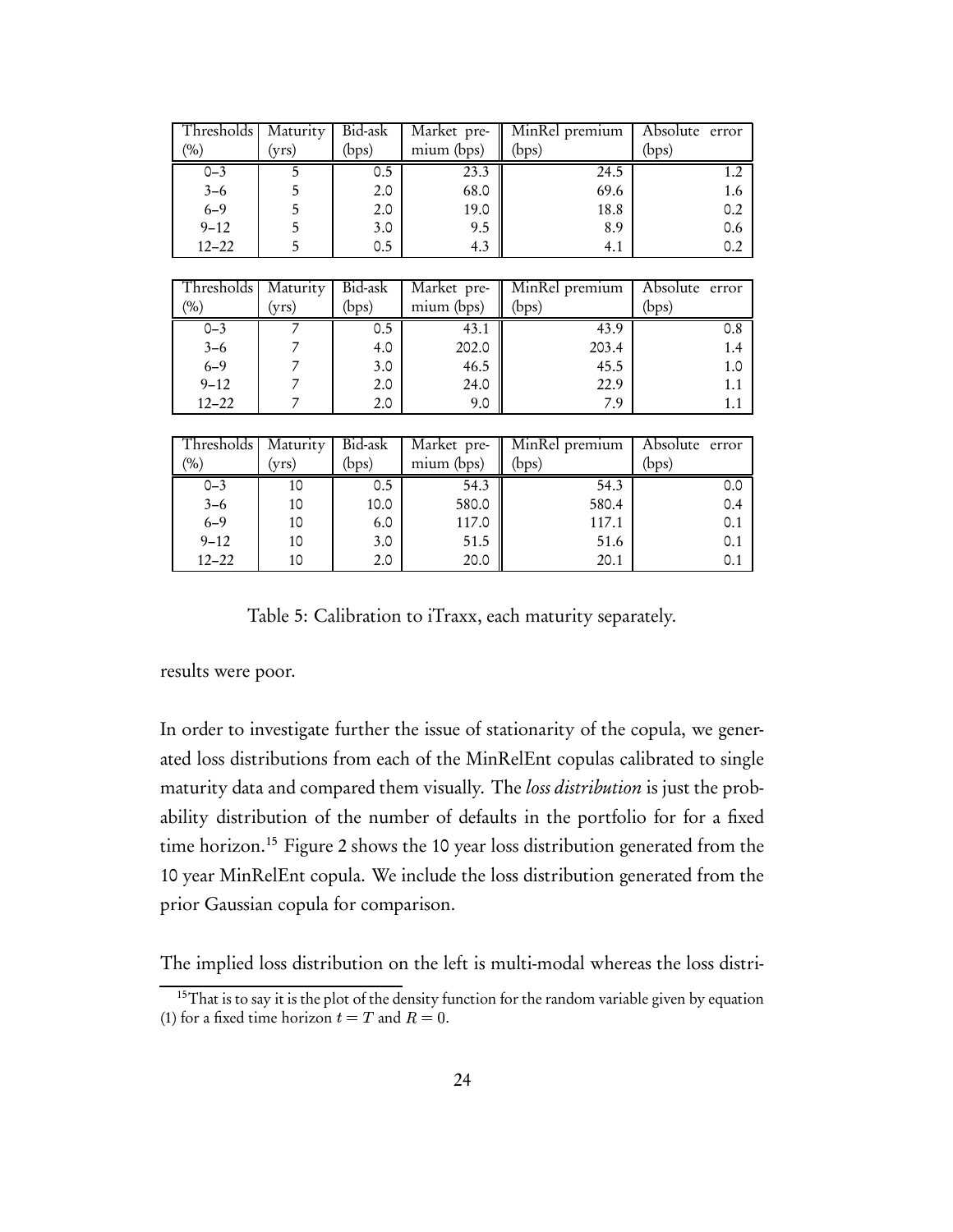| Thresholds | Maturity | Market<br>pre- | MinRel premium | Absolute error |
|------------|----------|----------------|----------------|----------------|
| (%)        | (yrs)    | mium (bps)     | (bps)          | (bps)          |
| $0 - 3$    | 5        | 23.3           | 21.0           | 2.3            |
| $3 - 6$    | 5        | 68.0           | 71.9           | 3.9            |
| $6 - 9$    | 5        | 19.0           | 25.7           | 6.7            |
| $9 - 12$   | 5        | 9.5            | 14.5           | 5.0            |
| $12 - 22$  | 5        | 4.3            | 7.7            | 3.4            |
| $0 - 3$    | 7        | 43.1           | 43.7           | 0.6            |
| $3 - 6$    |          | 202.0          | 208.1          | 6.1            |
| $6 - 9$    |          | 46.5           | 53.6           | 7.1            |
| $9 - 12$   |          | 24.0           | 27.5           | 3.5            |
| $12 - 22$  | 7        | 9.0            | 12.2           | 3.2            |
| $0 - 3$    | 10       | 54.3           | 56.0           | 1.7            |
| $3 - 6$    | 10       | 580.0          | 590.7          | 10.3           |
| $6 - 9$    | 10       | 117.0          | 127.7          | 10.7           |
| $9 - 12$   | 10       | 51.5           | 54.9           | 3.4            |
| $12 - 22$  | 10       | 20.0           | 22.8           | 2.8            |

Table 6: Calibration to iTraxx, all maturities simultaneously.

| Thresholds | Maturity | Market<br>pre- | MinRel premium | Absolute error |
|------------|----------|----------------|----------------|----------------|
| (%)        | (yrs)    | mium (bps)     | (bps)          | (bps)          |
| $0 - 3$    | 5        | 23.3           | 21.6           | 2.7            |
| $3 - 6$    | 5        | 68.0           | 71.8           | 3.8            |
| $6 - 9$    | 5        | 19.0           | 24.3           | 5.3            |
| $9 - 12$   | 5        | 9.5            | 13.0           | 3.5            |
| $12 - 22$  | 5        | 4.3            | 6.7            | 2.4            |
| $0 - 3$    | 7        | 43.1           | 42.8           | 0.3            |
| $3 - 6$    | 7        | 202.0          | 216.8          | 14.8           |
| $6 - 9$    |          | 46.5           | 53.2           | 6.7            |
| $9 - 12$   |          | 24.0           | 25.8           | 1.8            |
| $12 - 22$  | 7        | 9.0            | 18.1           | 9.1            |
| $0 - 3$    | 10       | 54.3           | 55.3           | 1.0            |
| $3 - 6$    | 10       | 580.0          | 597.9          | 17.9           |
| $6 - 9$    | 10       | 117.0          | 132.5          | 15.4           |
| $9 - 12$   | 10       | 51.5           | 52.3           | 0.8            |
| $12 - 22$  | 10       | 20.0           | 19.2           | 0.8            |

Table 7: Calibration to 5 and 10 year, and pricing 7 year.

bution from the prior Gaussian copula is unimodal. We can see that the market is pricing the risk of a 'catastrophic' event corresponding to the mode in the 50–60 defaults region.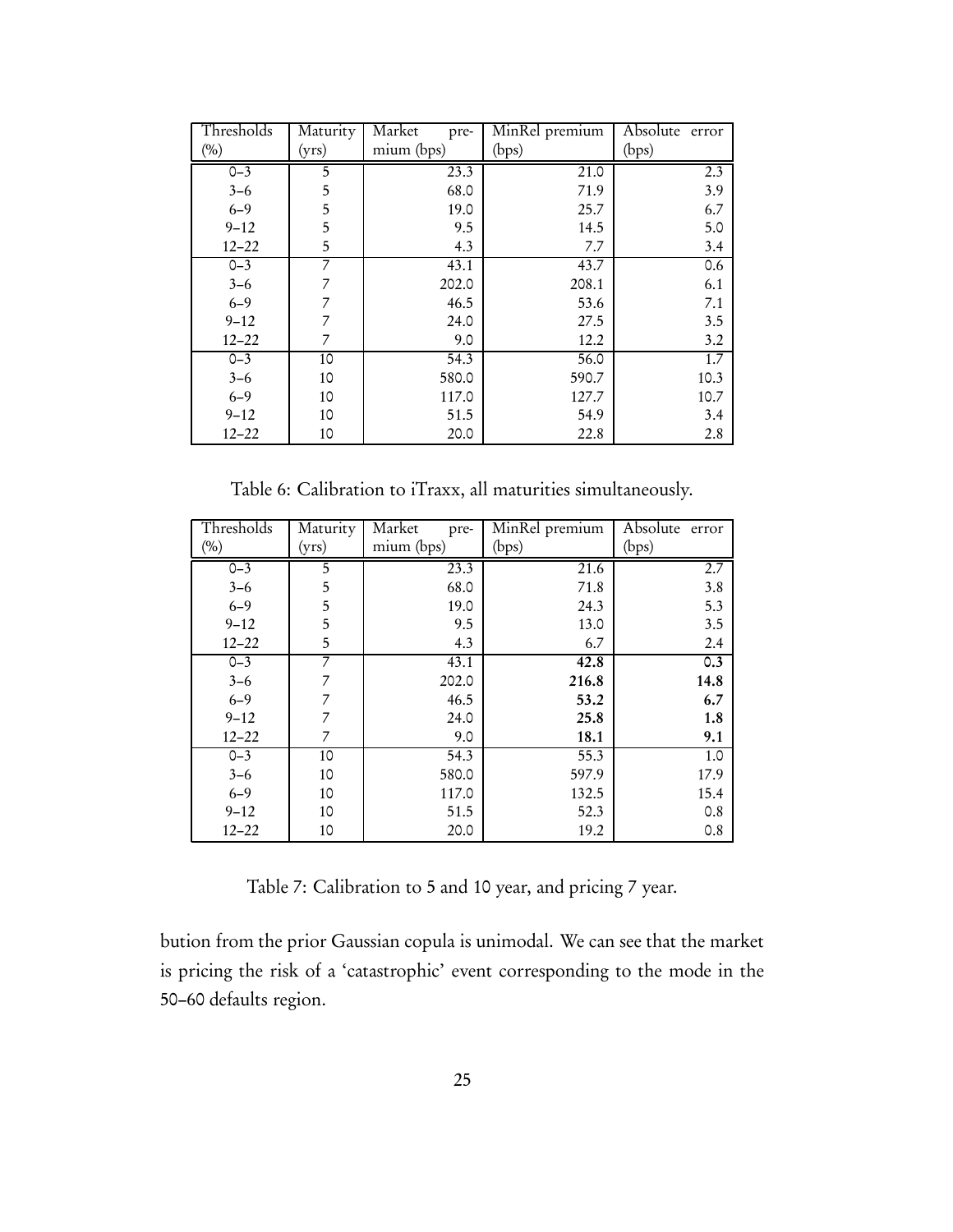

(a) Implied from 10 year MinRelEnt copula

(b) Generated from prior Gaussian copula

Figure 2: Loss distributions for the 10 year horizon.

We also generate the 5 and 7 year loss distributions from the 10 year MinRelEnt copula, and compare them to the 5 year loss distribution generated from the 5 year MinRelEnt copula and to the 7 year loss distribution generated from the 7 year MinRelEnt copula. This is shown in Figures 3 and 4.



(a) From 10 year MinRelEnt copula

(b) From 7 year MinRelEnt copula

Figure 3: Implied loss distributions for the 7 year horizon.

We can see some difference between the 7 loss distribution implied from the 10 year MinRelEnt copula and the 7 year loss distribution implied from the 7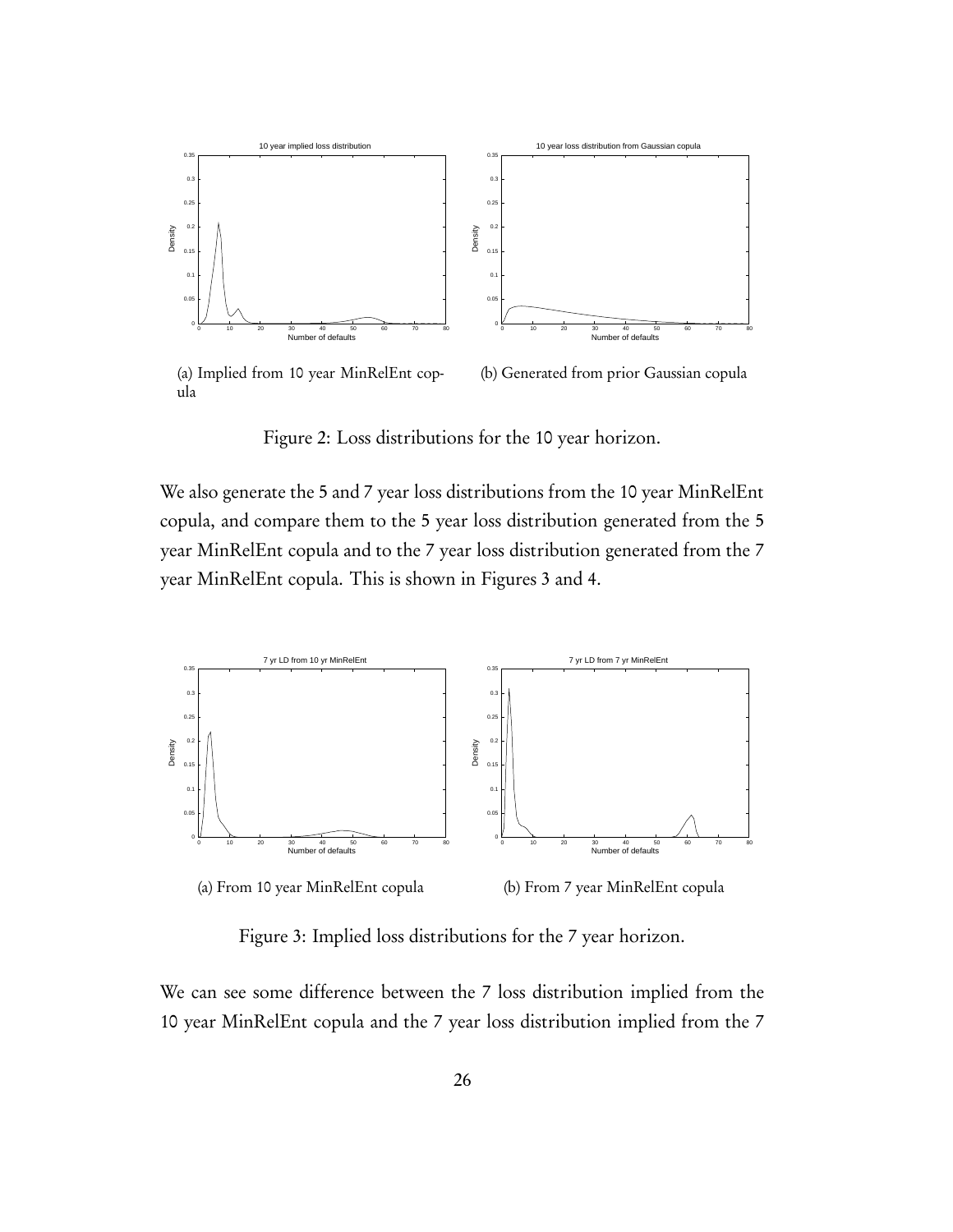

(a) From 10 year MinRelEnt copula (b) From 5 year MinRelEnt copula

Figure 4: Implied loss distributions for the 5 year horizon.

year MinRelEnt copula, especially in the tail region. The difference is more pronounced in the implied 5 year loss distributions. This suggests that the market view on default dependence changes according to maturity, but in what way over time requires further research.

# 5 Conclusion

In this paper we have introduced a method to determine the minimum relative entropy copula and applied it to the pricing of CDO tranches. We calibrated the copula to market data, first by using tranches of only one maturity, and then to tranches across different maturities. Although we achieved excellent fits to single maturity data, the fit was noticeably worse for calibration across all maturites. However, when the same exercise was repeated using 'market data' simulated from a known copula, we achieved a near-perfect fit across all maturities. Furthermore, we generated loss distributions from the empirical copulas implied from single maturity data and found that, for the same fixed time horizon, they were quite different from each other. These two observations suggest that the market view on default dependence may not be stationary across time.

The advantages of the entropic method are that it provides some justification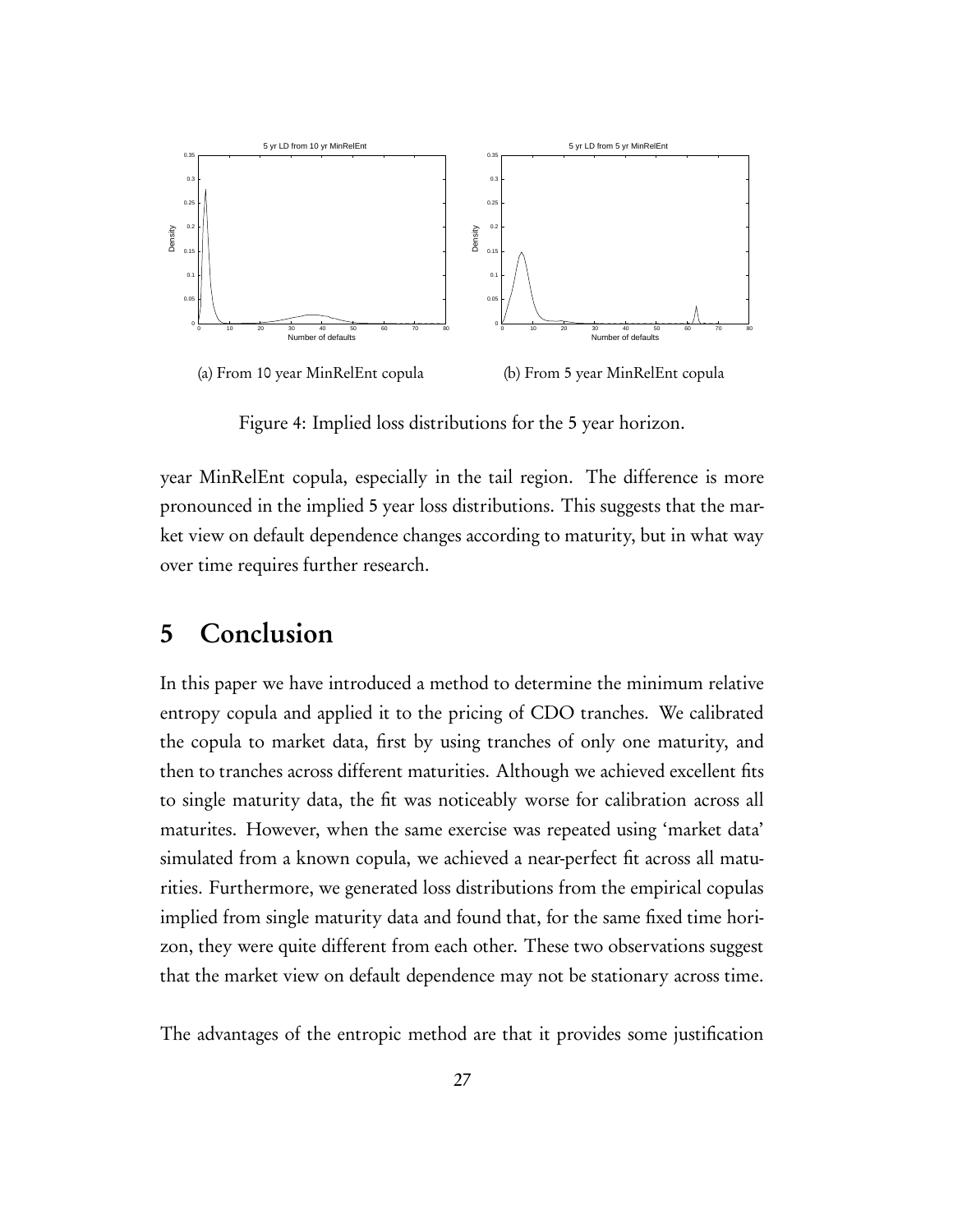for the choice of the copula, provides excellent fits to data and performs well out-of-sample. The entropic approach also allows us to empirically investigate whether or not default time dependency remains stationary across time.

There are two main disadvantages however. One is that like most copula methods it is assumed that when used for pricing, the dependence structure between default times remains static over time. As we have seen this may not be the case in reality. The other disadvantage is that both calibration and pricing involves computationally intensive procedures.

The entropic copula method is of course not limited in application to CDO tranche pricing but can be used wherever dependence is involved, e.g. for basket options.

# References

- Bear Stearns (2004) 'Valuing and Hedging Synthetic CDO Tranches Using Base Correlations', Technical Report.
- Borwein J M, Choski R & Maréchal P (2003) 'Probability Distributions of Assets Inferred from Option Prices via the Principle of Maximum Entropy' SIAM Journal on Optimization 14(2) 464–478.
- Broyden C G (1970) 'The Convergence of a Class of Double Rank Minimization Algorithms' Journal of the Institute of Mathematics and its Applications 6 76– 90 and 222–231.
- Buchen P W & Kelly M (1996) 'The Maximum Entropy Distribution of an Asset Inferred from Option Prices' Journal of Financial and Quantitative Analysis 31(1) 143–159.
- Burtschell X, Gregory J & Laurent J P (2005) 'A Comparative Anaylsis of CDO Pricing Models', Working Paper, BNP Paribas.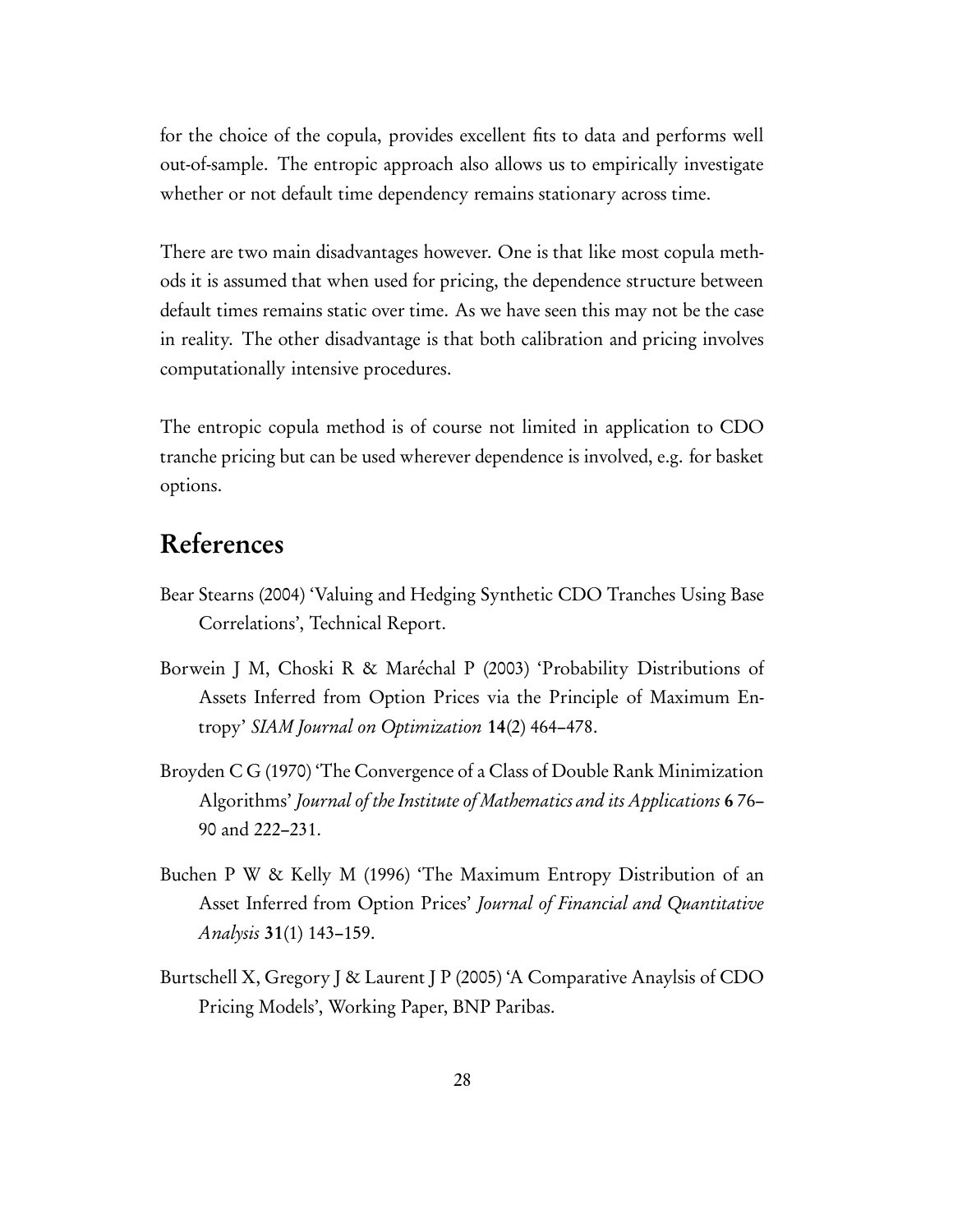- Das S, Duffie D, Kapadia N & Saita L (2007) 'Common Failings: How Corporate Defaults are Correlated' Journal of Finance 62(1) 55–92.
- Decarreau A, Hilhorst D, Lemaréchal C & Navaza J (1992) 'Dual Methods in Entropy Maximization: Application to Some Problems in Crystallography' SIAM Journal on Optimization 2(2) 173–197.
- Fletcher R (1970) 'A New Approach to Variable Metric Algorithms' Computer Journal 13 317–322.
- Frieden B R (1998) Physics from Fisher Information Cambridge University Press, Cambridge.
- Goldfarb D (1970) 'A Family of Variable Metric Methods Derived by Variational Means' Mathematics of Computation 24 23–26.
- Graziano G D & Rogers L C G (2006) 'A Dynamic Approach to the Modelling of Correlation Credit Derivatives Using Markov Chains', Working Paper, University of Cambridge.
- Hawkins R J & Frieden B R (2006) 'Financial Probabilities from Fisher Information', eprint, arXiv:cond-mat/0302579.
- Hull J & White A (2006) 'Valuing Credit Derivatives Using an Implied Copula Approach' Journal of Derivatives 14(2) 8–28.
- Jackwerth J C & Rubinstein M (1996) 'Recovering Probability Distributions from Option Prices' Journal of Finance 51 1611–31.
- Jaynes E T (1957) 'Information Theory and Statistical Mechanics' Physical Review 106 620–630.
- Joshi M S (2005) 'Applying Importance Sampling to Pricing Single Tranches of CDOs in a One-factor Li Model' Wilmott (March).
- Metropolis N, Rosenbluth A W, Rosenbluth M N & Teller A H (1953) 'Equations of State Calculations by Fast Computing Machines' Journal of Chemical Physics 21(1) 1087–1092.